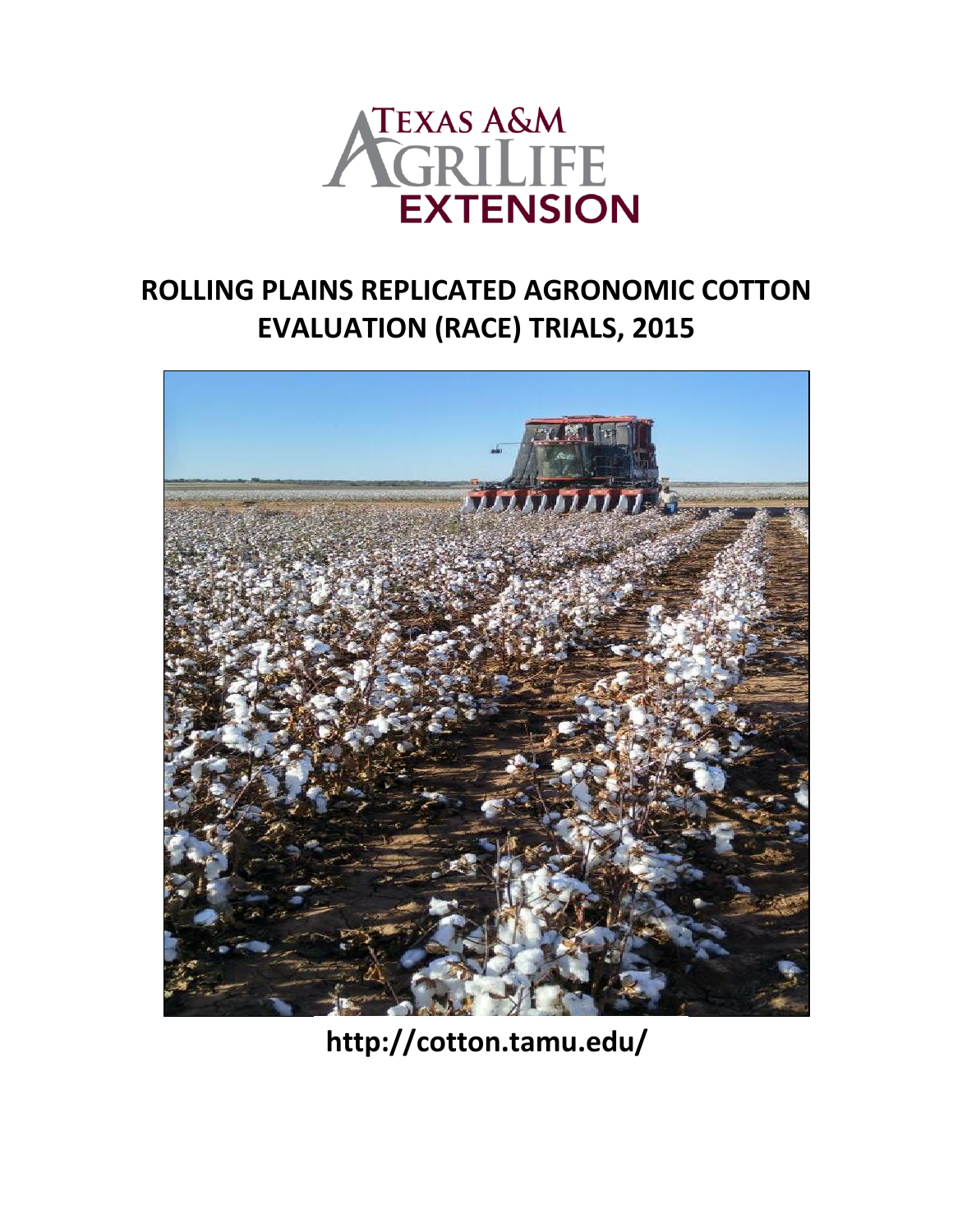# **REPLICATED AGRONOMIC COTTON EVALUATION (RACE)**

# **ROLLING PLAINS OF TEXAS, 2015**

Dr. Emi Kimura<sup>1</sup>, Assistant professor and Extension Agronomist Dr. Jason Woodward<sup>2</sup>, Professor and Plant Pathologist Dr. Gaylon Morgan<sup>3</sup>, Professor and Extension Cotton Specialist, Jonathan Ramirez $^1$ , Extension Assistant Bobby Rodriguez<sup>2</sup>, Technician Ira Yates<sup>2</sup>, Technician Debra Dobitz<sup>2</sup>, Technician Jerry Coplen<sup>4</sup>, County Extension Agent Dale Dunlap<sup>5</sup>, County Extension Agent Ryan Martin<sup>6</sup>, County Extension Agent Zeb Petty<sup>7</sup>, County Extension Agent Langdon Reagan<sup>8</sup>, County Extension Agent Jason Westbrook<sup>9</sup>, County Extension Agent Katy White<sup>10</sup>, County Extension Agent

Texas A&M AgriLife Extension Service <sup>1,3</sup>Department of Soil and Crop Sciences <sup>2</sup>Department of Pathology <sup>1</sup>Vernon, <sup>2</sup>Lubbock, <sup>3</sup>College Station, <sup>4</sup>Knox County, <sup>5</sup>Wheeler County, <sup>6</sup>Motley County,  $\mathrm{^{7}}$ Childress County,  $\mathrm{^{8}}$ Wilbarger County,  $\mathrm{^{9}}$ Haskell County, and  $\mathrm{^{10}}$ Collingsworth County, Texas

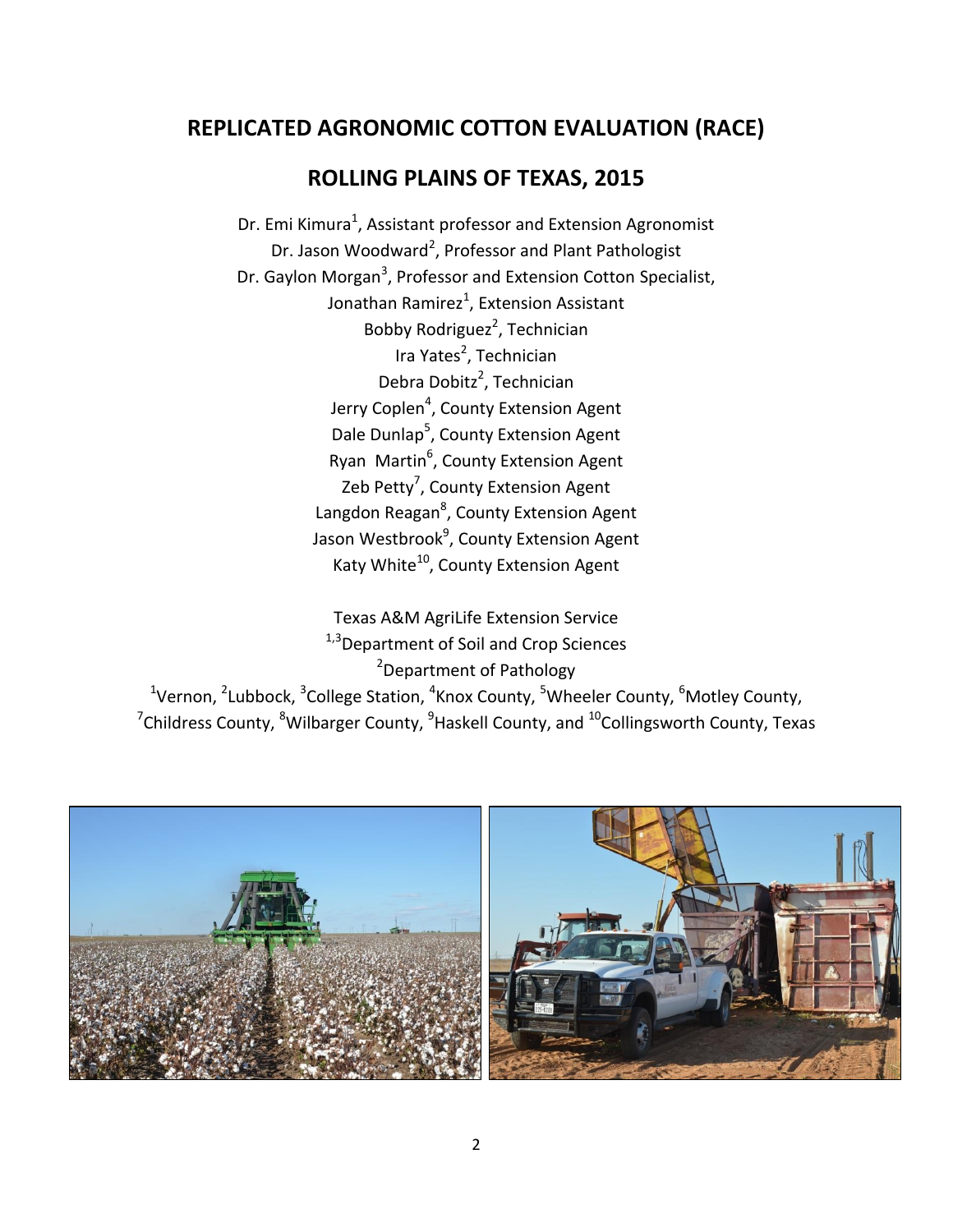#### **ACKNOWLEDGEMENTS**

Appreciation is expressed to the cooperators that provided their land, equipment, and time in assisting for preparation, planting, field management, and harvesting of these plots throughout the year. All cooperators are listed in Table 1. We would like to extend our appreciation to **Cotton Incorporated** through the **Texas State Support Committee**, **Americot/NexGen**, **Bayer CropScience**, **Croplan Genetics, Delta Pine, and Phytogen Cottonseed** for their partial funding of these trials.

#### **2015 HIGHLIGHT**

Variety selection is the most important decision made during the year. Unlike herbicide or insecticide decisions that can be changed during the season to address specific conditions and pests, variety selection is made only once, and variety selection dictates the management of a field for the entire season. Variety decisions should be based on genetics first and transgenic technology second. Attention should be focused on agronomic characteristics such as yield, maturity, and fiber quality when selecting varieties.

From the latest data available, transgenic varieties accounted for 99% of the state acreage again in 2015. According to the USDA-Agricultural Marketing Service "Cotton Varieties Planted 2015 Crop" survey, the estimated percentage of upland cotton planted to specific Brands in Texas are as follows: Alltex had 4.0%, Americot/NexGen had 8.2%, Bayer CropScience – FiberMax had 34.5%, Bayer CropScience – Stoneville had 12.9%, Croplan Genetics had 0.5%, Delta Pine had 21.9%, Dyna-Grow had 7.2%, and Phytogen had 9.4%. During the 2015 cotton growing season, total upland cotton production was estimated to 5.75 million bales (down 7% from 2014) with 613 lb/ac (down 31 lb/ac from 2014) in Texas. Texas upland cotton was harvested from 4.5 million acres in 2015 down 2% from 2014 [\(USDA NASS-January 2106\)](http://www.nass.usda.gov/Statistics_by_State/Texas/Publications/Current_News_Release/2016_Rls/spr_ann_crop_prod_2016.pdf).

To assist Texas cotton producers in remaining competitive in the Rolling Plains, the Texas A&M AgriLife Extension Service Agronomy program has been conducting, large plot, on-farm, replicated variety trials for the past four years. This approach provides a good foundation of information that can be utilized to assist farmers with the variety selection process. The results from the RACE trial are summarized in the Table 2 – Table 14. In addition, we have been evaluating the use of TopGuard® for Cotton Root Rot control to help farmers control cotton root rot. In 2015, we evaluated the effect of application methods and TopGuard rates on cotton stand density and lint yield. The results for the Cotton Root Rot Control trials are summarized in the Table 15- Table 16.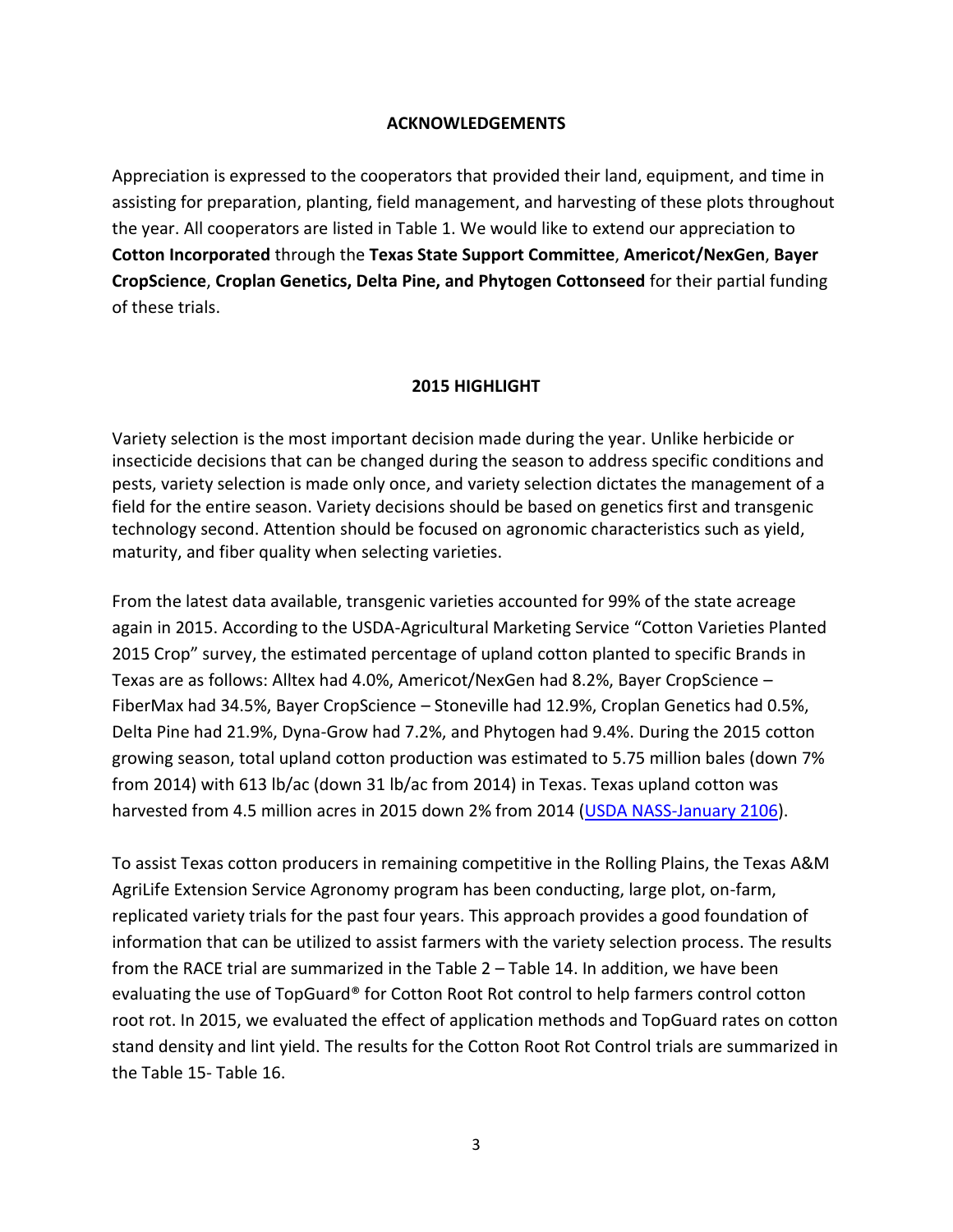The RACE trials were planted in ten locations across the Rolling Plains in 2015. Planting was two to three weeks delayed as compared to 2014 RACE trials due to the excessive rain events during April to June. Planting dates ranged from May  $26<sup>th</sup>$  to June  $23<sup>rd</sup>$ , while the harvesting dates ranged from November  $11^{th}$  to December  $17^{th}$  in 2015, resulting the study duration of 153-186 days (Table 2). Mean location yields for the 2015 RACE trials in the Rolling Plains ranged from 886 lb/ac (Knox Co) to 2415 lb/ac (Collingsworth Co) in the irrigated sites and from 265 lb/ac (Collingsworth Co) to 793 lb/ac (Motley Co) in the dryland sites. Average lint yields across all locations were 1584 lb/ac in irrigated sites and 534 lb/ac in dryland sites. Despite the late planting in 2015, average yield across locations were 11 % and 16 % higher than average yields in 2014 RACE trials in the irrigated and dryland sites, respectively. The delayed planting may have been compensated by the heat unit (range: 2419 to 3171) given during 2015 growing season (Table 2). However, it is recommended to pay attention to the maturity of each variety and select appropriate maturity level for the season.

Tables 2 - 16 include the RACE trial yield data and fiber analysis for each individual location. Data featured in these tables include: statistical analysis of yield, turnout, fiber quality parameters, loan and gross lint value/acre. Most locations were ginned with a 20-saw table-top gin with no lint cleaner. This method consistently produces higher lint turnout percentages than would be common in a commercial gin. Consequently, higher turnouts equate to lint yields which are generally higher than area-wide commercial yields. The statistical analysis quantifies the variability of the test site conditions, such as soil type, harvesting, insect damage, etc. A CV (coefficient of variation) of 15% or less is generally considered acceptable and means the data are dependable. Values with same lower case letters (for example, a, b, and c) within a column are not statistically different at a 90% confidence level.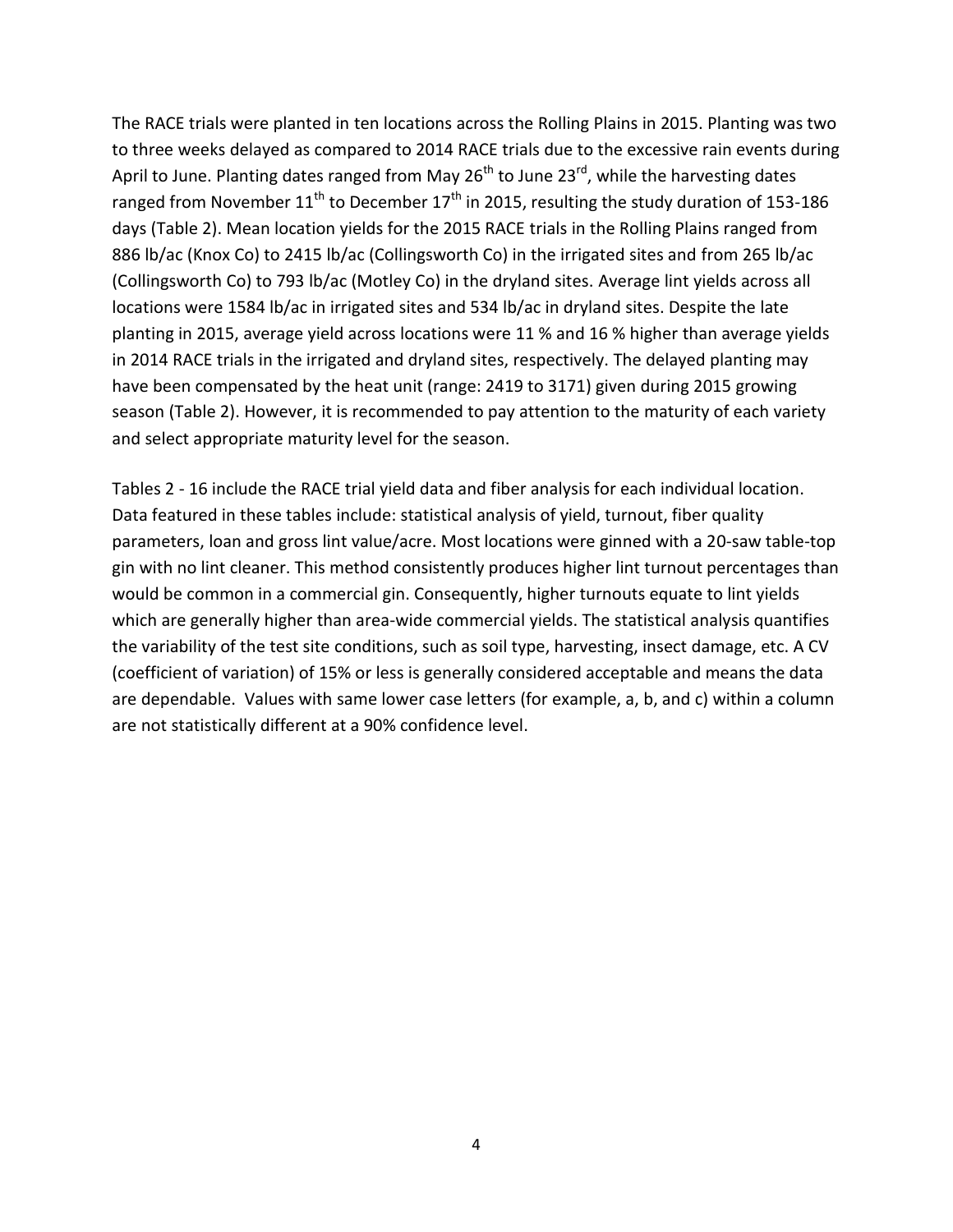

**Figure 1. Cotton production regions of Texas. Red stars represent irrigated RACE trial sites, while yellow stars represent dryland RACE trial sites in the Rolling Plains in 2015.**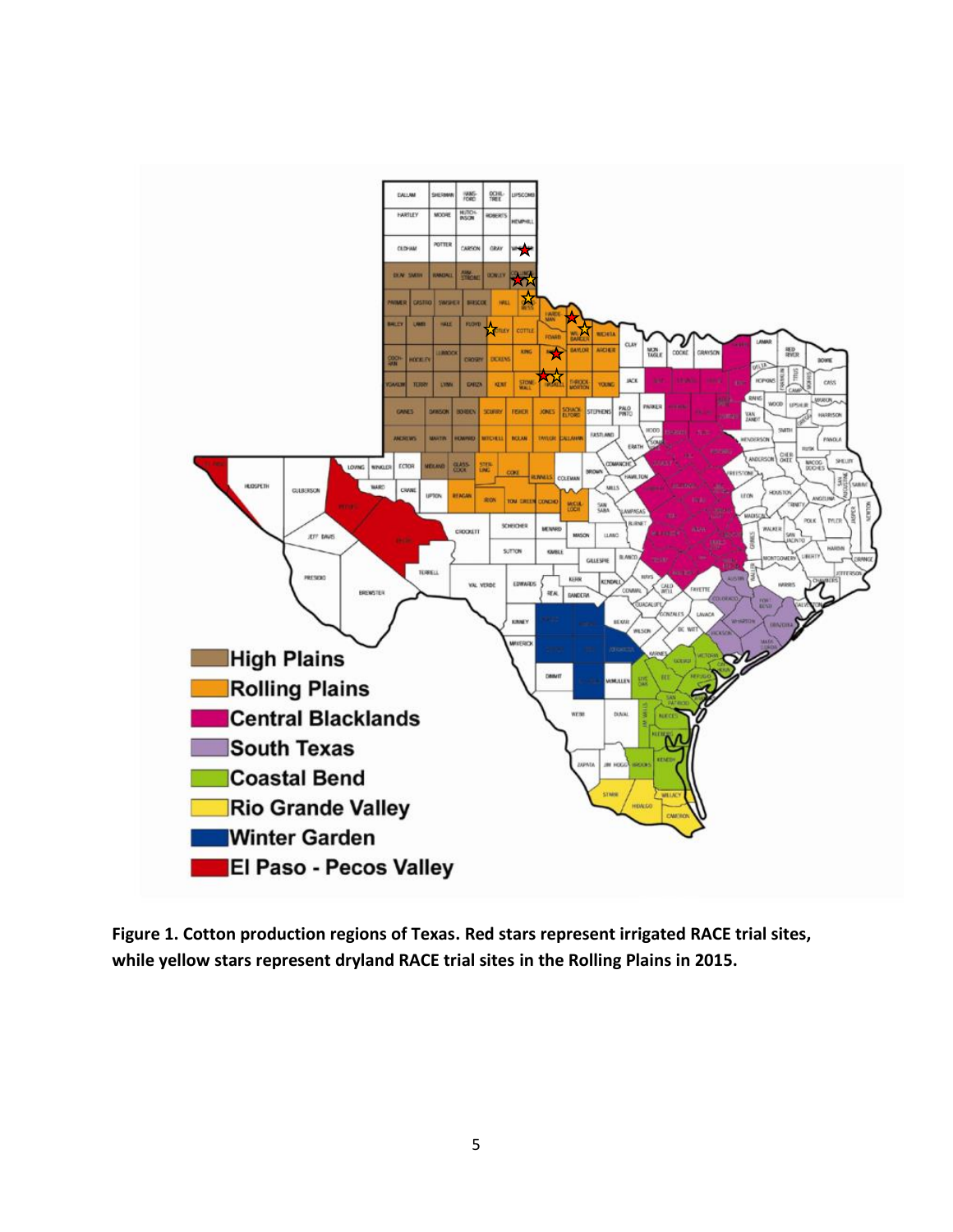#### **Table 1. Variety characteristics/Highlights**

Below are the cotton variety characteristics and highlights that were included in the 2015 RACE trials and other common varieties planted in these regions. These cotton variety descriptions were provided by individual seed company representatives or publicly available information.

| <b>Variety</b>     | <b>Characteristics</b>                       |
|--------------------|----------------------------------------------|
| Croplan 3475B2XF   | Early maturity<br>Ξ                          |
|                    | Compact growth habit                         |
|                    | Excellent fiber package coupled with         |
|                    | high yield potential                         |
| Deltapine 1321B2RF | Early/medium maturity<br>ш                   |
|                    | Mid-tall plant height<br>■                   |
|                    | Excellent fiber quality potential            |
|                    | Widely adapted to short-season               |
|                    | environments and management                  |
| Deltapine 1219B2RF | Early maturity variety<br>ш                  |
|                    | Medium-tall plant height                     |
|                    | Semi-smooth leaf                             |
|                    | Broadly adapted across Texas                 |
|                    | Good combination of yield and fiber          |
|                    | quality                                      |
| Deltapine 1044B2RF | Semi-smooth leaf                             |
|                    | Mid-full maturity                            |
|                    | Excellent fit on dryland and limited<br>■    |
|                    | irrigation                                   |
|                    | Very good Verticillium and Bacterial         |
|                    | <b>Blight resistance</b>                     |
| Deltapine 1549B2XF | Semi-smooth Leaf<br>٠                        |
|                    | Full- season maturity                        |
|                    | Manage closely with PGR with irrigation<br>ш |
|                    | or strong growing conditions                 |
|                    | Excellent performance under dryland<br>ш     |
|                    | and limited water situations                 |
| FiberMax 2334GLT   | Medium maturity                              |
|                    | Full tolerance to both Liberty and<br>٠      |
|                    | glyphosate herbicides                        |
|                    | Broad-spectrum lepidopteran insect           |
|                    | protection utilizing tow Bt genes            |
|                    | Moderate growth habit that can mature        |
|                    | later in high-moisture and late-planted      |
|                    | situations                                   |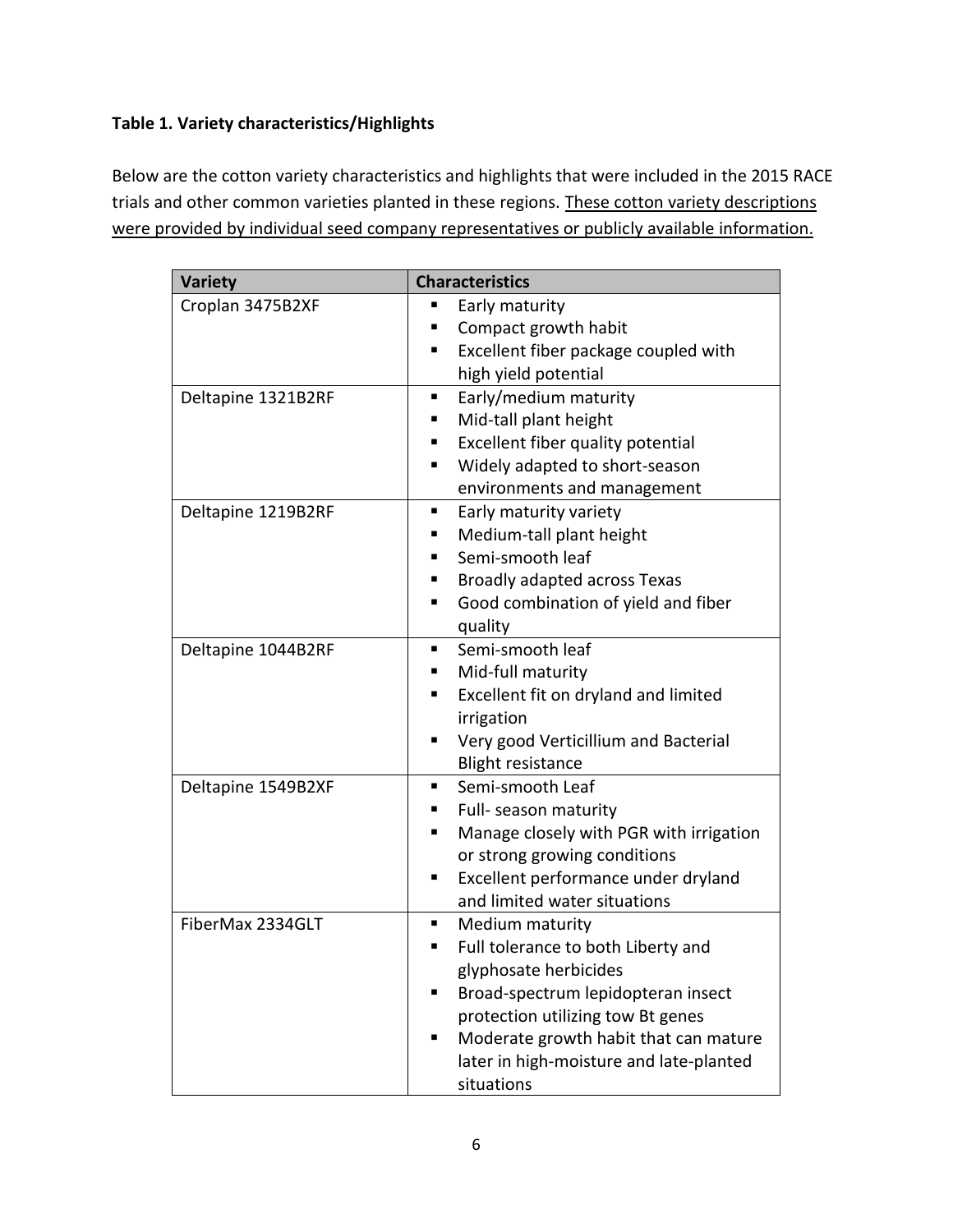## **Table 1. Continued**

| <b>Variety</b>   | <b>Characteristics</b>                                                                                                                                                                                                                                                                                                                                                                                                                                                                       |
|------------------|----------------------------------------------------------------------------------------------------------------------------------------------------------------------------------------------------------------------------------------------------------------------------------------------------------------------------------------------------------------------------------------------------------------------------------------------------------------------------------------------|
| FiberMax 1900GLT | Early/medium maturity<br>п<br>Excellent storm tolerance<br>High gin turnout<br>Improved micronaire and strength over<br>п<br>FM 2484B2F<br>Excellent yield potential and fiber quality<br>Widely adapted to full and limited<br>п<br>irrigation production<br>Good early season vigor<br>Liberty and glyphosate tolerance for<br>п<br>resistant weed management<br>TwinLink two-gene Bt protection against<br>п<br>worm pests, such as cotton bollworm                                       |
| NexGen 1511B2RF  | and tobacco budworm<br>Medium maturity<br>п<br>Semi-smooth leaf<br>Excellent seedling vigor<br>Medium to Tall plant height<br>п<br>Moderate to aggressive plant growth<br>п<br>regulation may be necessary, especially prior<br>to first bloom, on highly productive soils<br>Broad adaptation across soil types,<br>п<br>geographies, and production systems<br>Well adapted to irrigated or dryland<br>п<br>throughout all areas of Texas<br>High turnout and very good fiber quality<br>п |
| NexGen 3406B2XF  | Early-mid maturity<br>п<br>Semi-smooth leaf<br>■<br>Excellent fiber quality and turnout<br>Broadly adapted variety for the US<br>п<br>cotton belt                                                                                                                                                                                                                                                                                                                                            |
| Phytogen 333WRF  | Early maturity<br>п<br>Excellent seedling vigor<br>Outstanding fiber quality package<br>■<br>Dryland or irrigated conditions<br>п<br>Hairy leaf<br>п                                                                                                                                                                                                                                                                                                                                         |
| Phytogen 339WRF  | Indeterminate, very early maturing<br>Semi-smooth leaf<br>Tall plant height<br>■<br>Excellent seedling vigor<br>п                                                                                                                                                                                                                                                                                                                                                                            |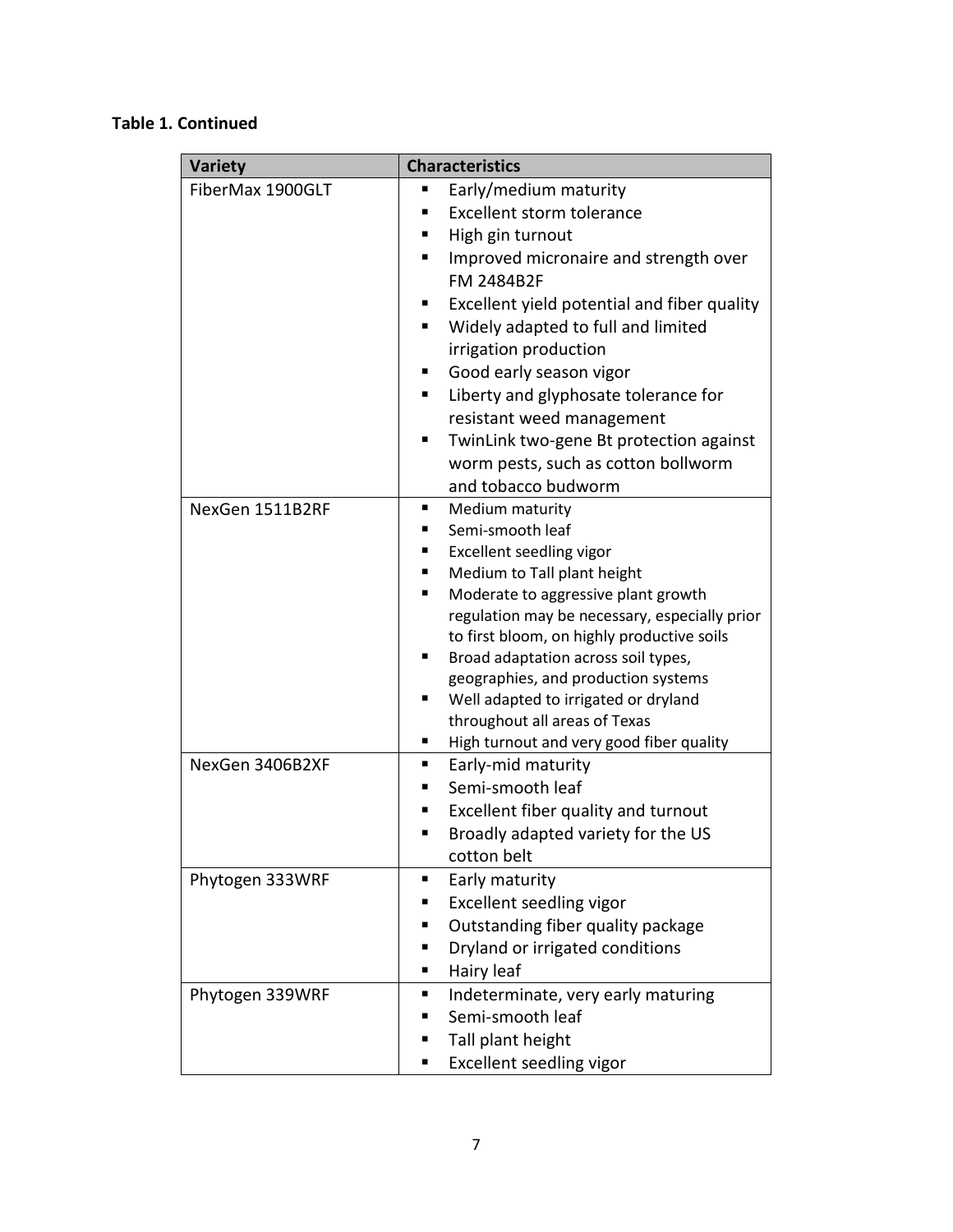### **Table 1. Continued**

| <b>Variety</b>      | <b>Characteristics</b>                                                                                                                                                                                                                                                                                       |
|---------------------|--------------------------------------------------------------------------------------------------------------------------------------------------------------------------------------------------------------------------------------------------------------------------------------------------------------|
| Phytogen 499WRF     | Mid-maturity variety with exceptional<br>yield potential and very high turnout<br>Aggressive growth<br>Consistent across soils and<br>environments, suited for dryland and<br>irrigated fields<br>Outstanding seedling vigor and early<br>season growth<br>Larger seed size $\approx$ 4,000 - 4,200 seed/lb. |
| Stoneville 4747GLB2 | Early/Medium maturity<br>Full tolerance to both Liverty herbicide<br>and glyphosate<br>Two Bt genes for effective management<br>٠<br>of major worm pests                                                                                                                                                     |
| Stoneville 4946GLB2 | Medium maturity<br>п<br>High yield potential<br>Root-knot nematode tolerance<br>Moderately aggressive growth habits<br>Adapted across all cotton-growing<br>regions                                                                                                                                          |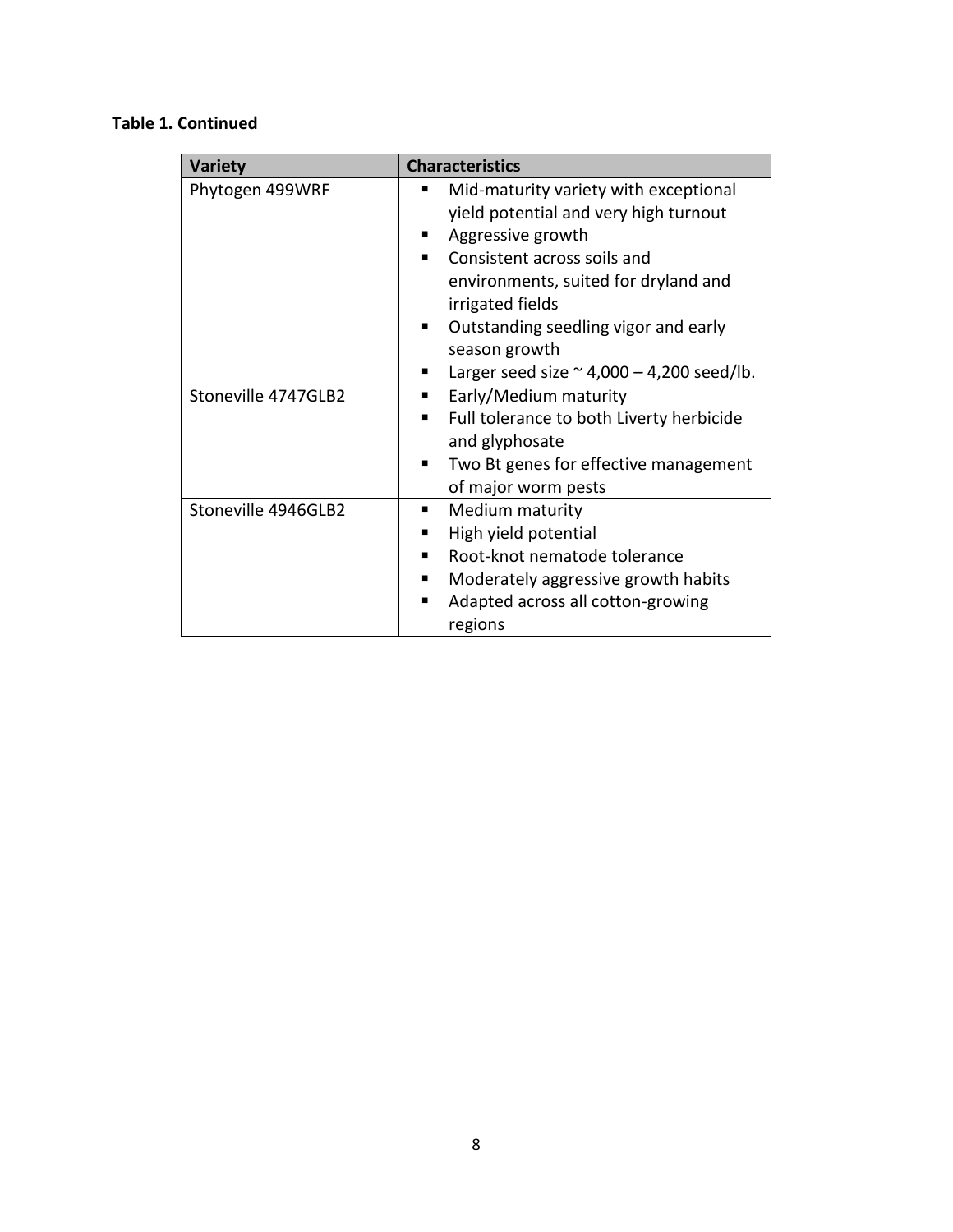| County        | <b>Producer</b><br>cooperators | Irri/dry  | <b>Population</b><br>Seeds/ac | <b>Planting</b><br>date | <b>Harvest</b><br>date | <b>Duration</b><br>(days) | <b>Heat</b><br><b>Unit</b> | <b>Row</b><br><b>Spacing</b><br>(inches) | Plot<br>width | <b>Acres</b><br>harvested<br>/plot |
|---------------|--------------------------------|-----------|-------------------------------|-------------------------|------------------------|---------------------------|----------------------------|------------------------------------------|---------------|------------------------------------|
| Childress     | Cade Wyatt                     | Dryland   | 26000                         | 6/22                    | 12/17                  | 178                       | 2419                       | 40                                       | 8 rows        | .49                                |
| Collingsworth | <b>Rex Henard</b>              | Irrigated | 40000                         | 5/27                    | 11/14                  | 171                       | 2866                       | 40                                       | 6 rows        | .86                                |
| Collingsworth | Jason<br>Wischkaemper          | Dryland   | 32000                         | 6/5                     | 12/8                   | 186                       | 2754                       | 40                                       | 6 rows        | .41                                |
| Haskell       | Doug Easterling                | Irrigated | 39000                         | 6/11                    | 11/18                  | 160                       | 2824                       | 40                                       | 8 rows        | .76                                |
| Haskell       | <b>Gilbert Casillias</b>       | Dryland   | 36000                         | 6/3                     | 11/3                   | 153                       | 2941                       | 32                                       | 6 rows        | .53                                |
| Knox          | Jeremy Sanders                 | Irrigated | 31363                         | 6/6                     | 11/9                   | 156                       | 3110                       | 40                                       | 6 rows        | .52                                |
| Motley        | <b>Hal Martin</b>              | Dryland   | 26500                         | 6/6                     | 11/25                  | 172                       | 2739                       | 40                                       | 1 row         | .001                               |
| Wheeler       | Hardcastle Farms               | Irrigated | 45000                         | 5/26                    | 11/24                  | 182                       | 2763                       | 40                                       | 6 rows        | .22                                |
| Wilbarger     | Layne Chapman                  | Irrigated | 45650                         | 6/3                     | 11/12                  | 162                       | 3171                       | 40                                       | 8 rows        | .36                                |
| Wilbarger     | Donald Shoppa                  | Dryland   | 23000                         | 6/23                    | 12/10                  | 170                       | 2733                       | 40                                       | 8 rows        | 1.05                               |

# **Table 2. Background information of 2015 Texas A&M AgriLife Extension RACE Trials in the Rolling Plains**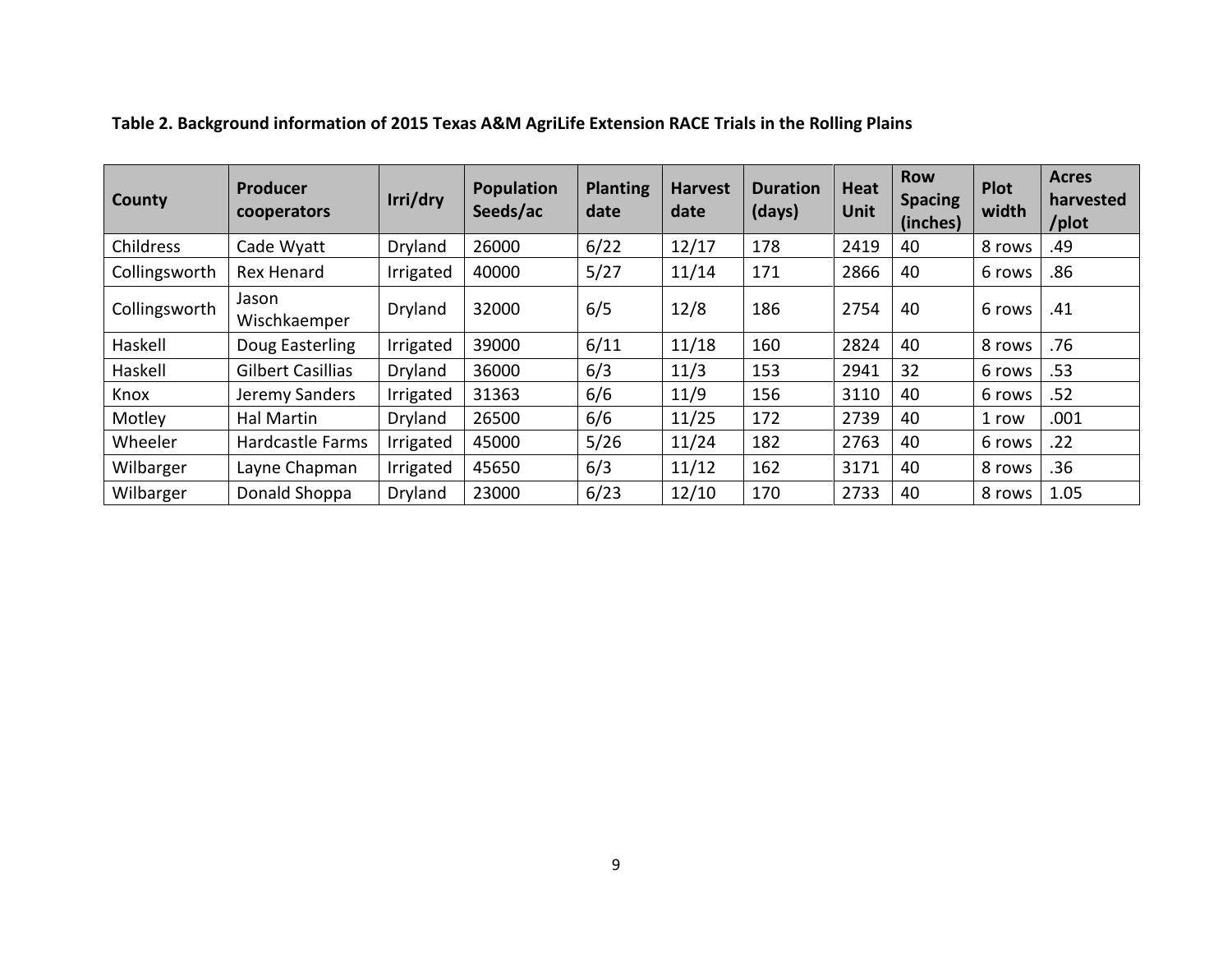| <b>Entry</b>      | Collingsworth | Knox | Wheeler | <b>AVG ranking</b> |
|-------------------|---------------|------|---------|--------------------|
| <b>ST4747GLB2</b> |               |      |         |                    |
| <b>FM2334GLT</b>  |               |      |         | 3.3                |
| <b>CL3475B2XF</b> |               |      |         |                    |
| <b>DP1321B2RF</b> |               |      |         |                    |
| PHY333WRF         |               |      |         |                    |
| PHY339WRF         |               | 6    |         | 4.7                |
| <b>NG3406B2XF</b> |               |      |         |                    |

**Table 3. Irrigated trials: Variety ranking based on ling yield (lb/acre) in the Rolling Plains, 2015**

\*Haskell and Wilbarger irrigated sites were not included in the ranking due to lack of replications on yield data.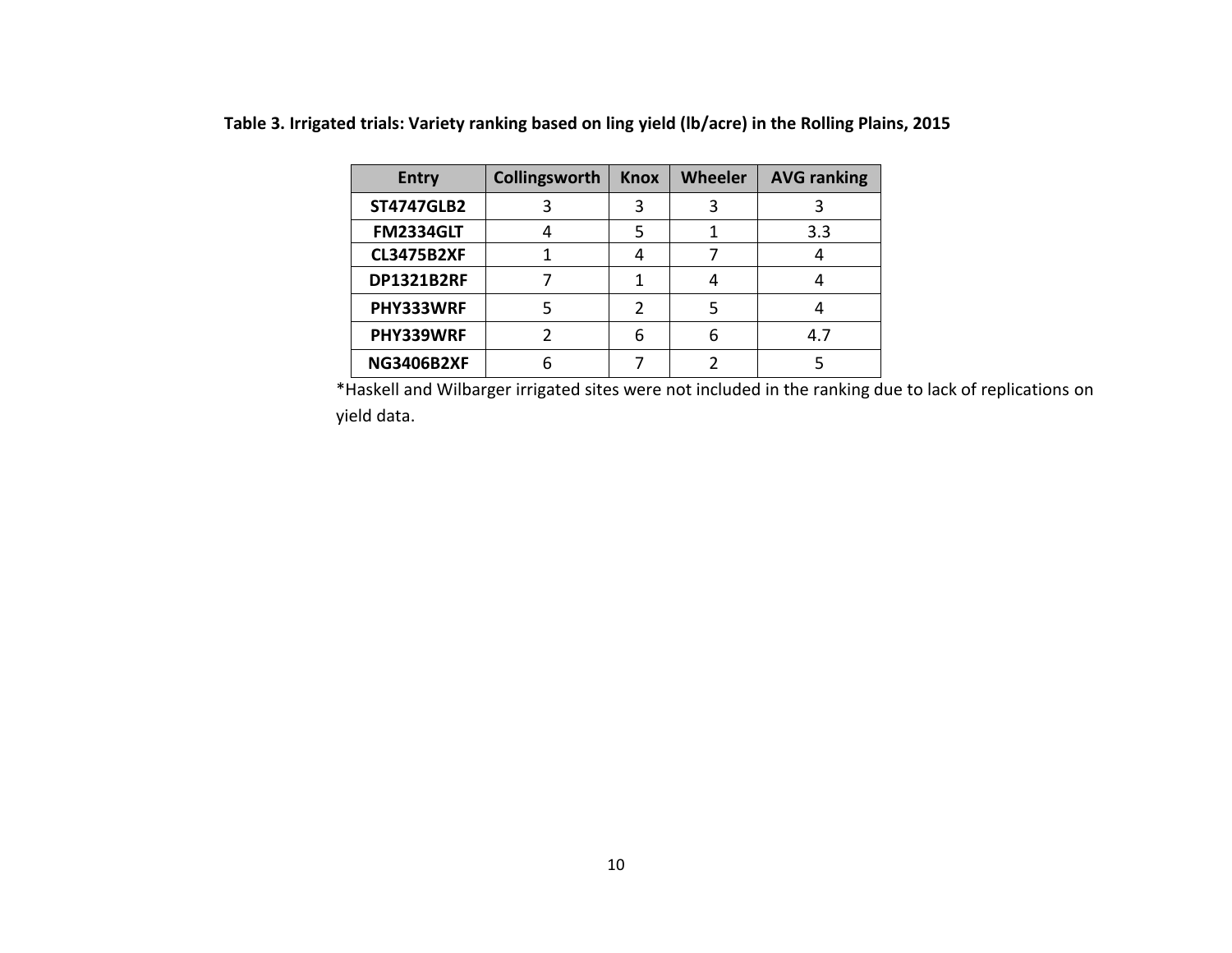| <b>Entry</b>      | <b>Childress</b> | Collingsworth | <b>Haskell</b> | <b>Motley</b> | <b>Wilbarger</b> | AVG ranking* |
|-------------------|------------------|---------------|----------------|---------------|------------------|--------------|
| PHY333WRF         |                  |               |                |               |                  | 2.5          |
| <b>ST4946GLB</b>  |                  |               |                |               |                  | 2.8          |
| PHY499WRF         | ੨                |               |                |               |                  | 3.2          |
| <b>CL3475B2XF</b> | 6                |               |                |               |                  | 3.7          |
| <b>FM1900GLT</b>  |                  |               |                | 6             | 6                | 4.8          |
| <b>NG3406B2XF</b> |                  |               |                |               |                  | 5.2          |
| <b>DP1044B2RF</b> | 4                |               |                |               |                  | 5.8          |

**Table 4. Dryland trials: Variety ranking based on ling yield (lb/acre) in the Rolling Plains, 2015**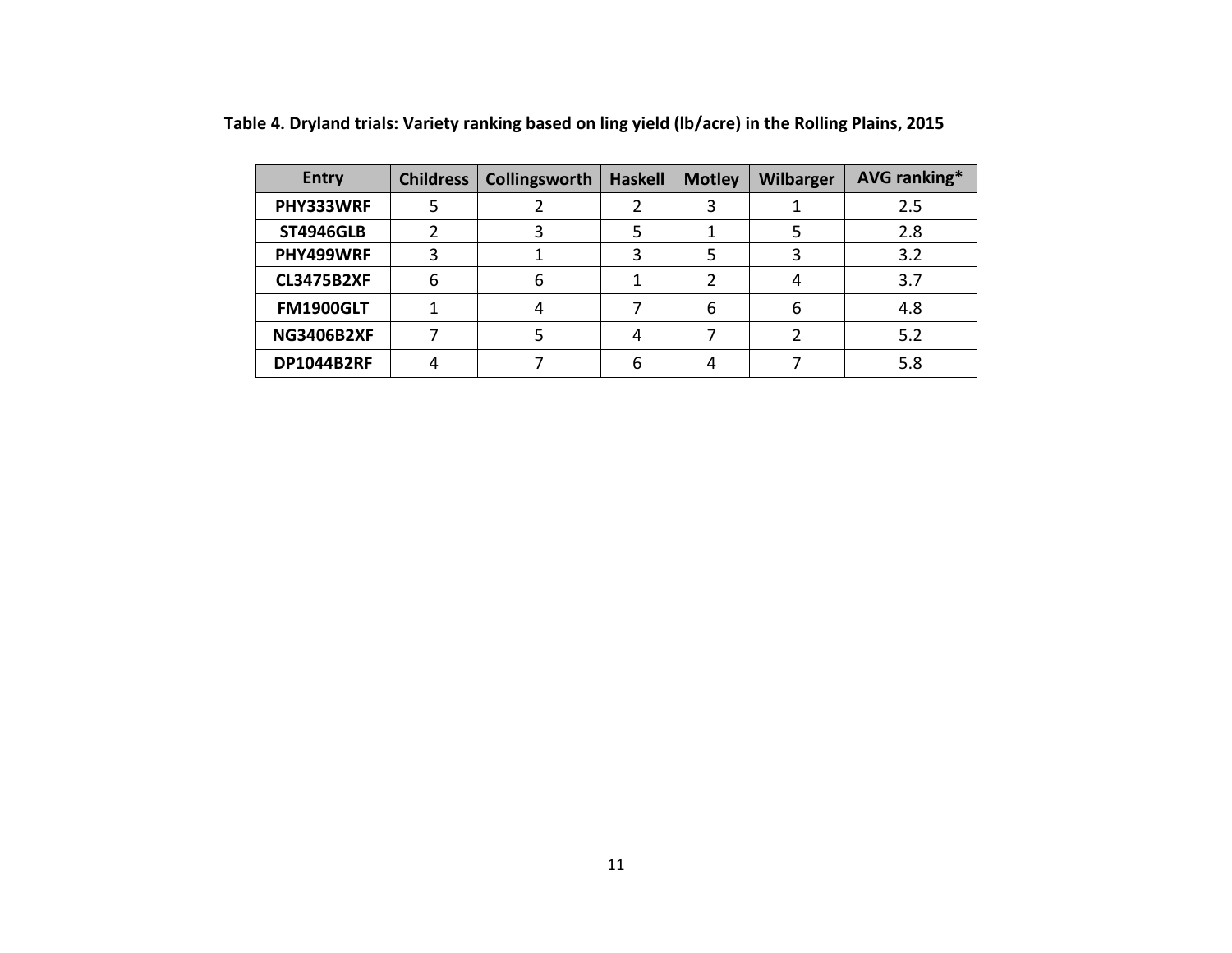# **Table 5. Childress County RACE trial (dryland), 2015**

#### **Cooperator:** Cade Wyatt

Zeb Petty, County Extension Agent; Dr. Emi Kimura, Extension Agronomist; and Jonathan Ramirez, Extension Assistant

| Variety           | Lint<br>(Lbs/ac) | Turnout % | <b>Micronaire</b> | Length<br>(inch) | <b>Strength</b><br>(g/text) | <b>Uniformity</b> | Loan<br><b>Value</b><br>(c/lb) | <b>Lint Value</b><br>$(\frac{1}{2})accre)$ |
|-------------------|------------------|-----------|-------------------|------------------|-----------------------------|-------------------|--------------------------------|--------------------------------------------|
| <b>FM1900GLT</b>  | 664 a            | $32$ ab   | 4.3a              | 1.16ab           | 32.2a                       | 82.5 bcd          | 52.3a                          | 347 a                                      |
| <b>ST4946GLB2</b> | 626 a            | 32 bc     | 4.3a              | 1.15ab           | 31.7a                       | 83.6 a            | 48.5 b                         | 304a                                       |
| PHY499WRF         | 618 a            | 31 bc     | 4.3a              | $1.12$ bc        | 31.8a                       | 82.9 abc          | 50.3ab                         | 312a                                       |
| <b>DP1044B2RF</b> | 597 a            | 30c       | 4.3a              | 1.10c            | 29.5 <sub>b</sub>           | 81.8 d            | 50.6ab                         | 303a                                       |
| PHY333WRF         | 581 a            | $31$ bc   | 4.1a              | 1.17a            | 31.9a                       | 83.3 ab           | 53.0a                          | 309 a                                      |
| <b>CL3475B2XF</b> | 564 a            | 34a       | 4.5a              | $1.11$ bc        | 31.1a                       | 82.2 cd           | 50.7 ab                        | 286 a                                      |
| <b>NG3406B2XF</b> | 549 a            | 34a       | 4.6a              | 1.10c            | 29.2 <sub>b</sub>           | 82.7 abcd         | 52.9a                          | 291a                                       |
| <b>Mean</b>       | 600              | 32        | 4.3               | 1.13             | 31.3                        | 82.7              | 51.2                           | 307                                        |
| P>F               | 0.6814           | 0.0027    | 0.8005            | 0.0386           | 0.0074                      | 0.0121            | 0.1600                         | 0.8705                                     |
| <b>STD DEV</b>    | 80.2             | 1.5       | 0.3               | 0.04             | 1.3                         | 0.8               | 2.1                            | 46                                         |
| <b>CV %</b>       | 14.2             | 2.8       | 6.9               | 2.3              | 2.7                         | 0.6               | 3.6                            | 16.8                                       |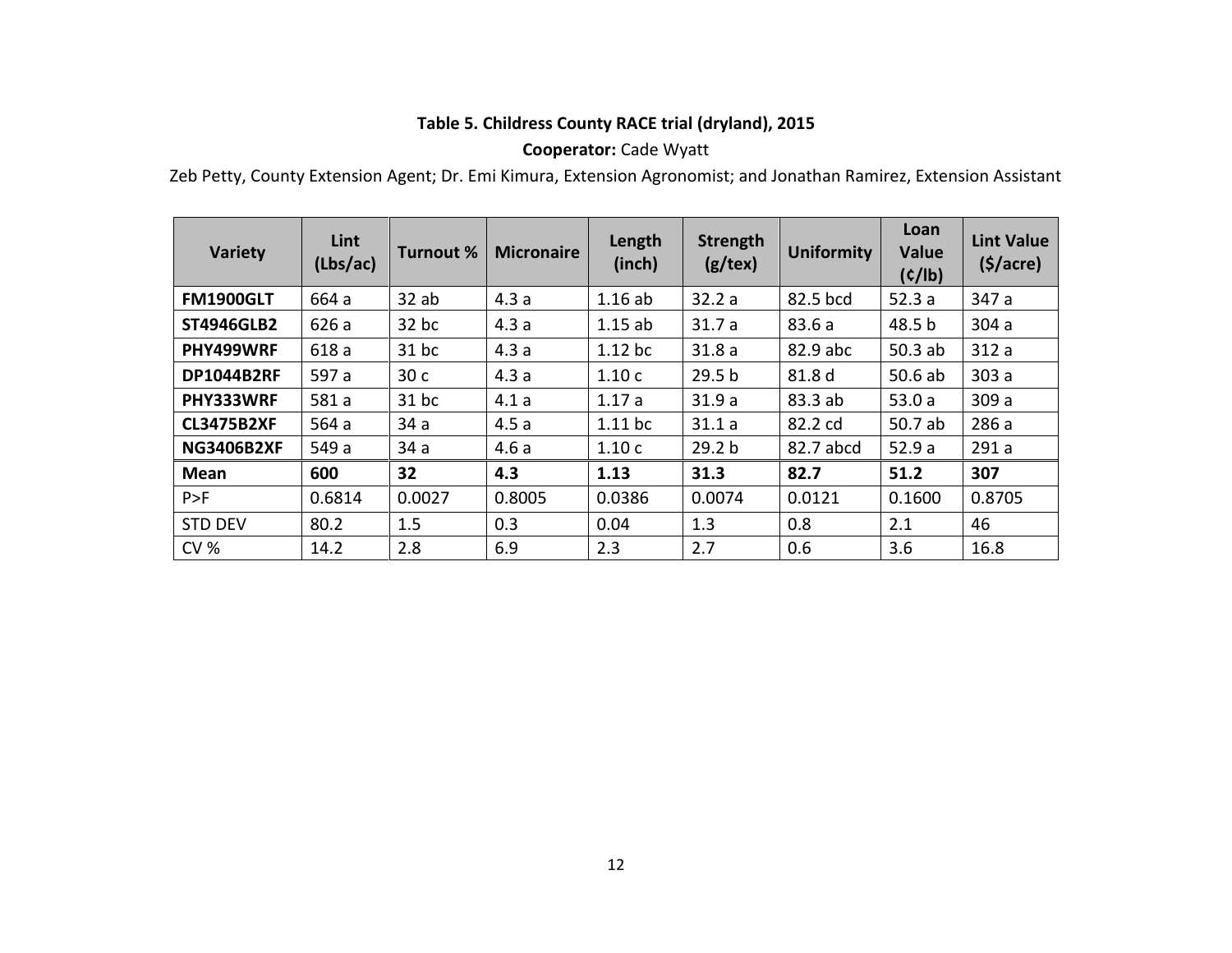#### **Table 6. Collingsworth County RACE trial (Irrigated), 2015**

#### **Cooperator:** Rex Henard

Katy White, County Extension Agent; Dr. Emi Kimura, Extension Agronomist; and Jonathan Ramirez, Extension Assistant

| <b>Variety</b>    | Lint<br>(Lbs/ac) | <b>Turnout %</b> | <b>Micronaire</b> | Length<br>(inch)   | <b>Strength</b><br>$(g/\text{tex})$ | <b>Uniformity</b> | Loan<br>Value<br>(c/lb) | <b>Lint Value</b><br>$(\frac{1}{2})accre)$ |
|-------------------|------------------|------------------|-------------------|--------------------|-------------------------------------|-------------------|-------------------------|--------------------------------------------|
| <b>NG1511B2RF</b> | 2491 a           | 37a              | 4.1a              | $1.15$ de          | 31.5a                               | 83.7 ab           | 55.2a                   | 1374 a                                     |
| <b>CL3475B2XF</b> | 2415 ab          | 37a              | 3.9ab             | 1.14e              | 30.9a                               | 82.9 abc          | 55.7a                   | 1347 a                                     |
| PHY339WRF         | 2393 ab          | 34 bc            | 3.8 <sub>bc</sub> | 1.20ab             | 31.3a                               | 83.8 a            | 56.8a                   | 1359 a                                     |
| <b>ST4747GLB2</b> | 2320 abc         | 34 bc            | 3.8 <sub>b</sub>  | 1.19 <sub>bc</sub> | 29.7 <sub>b</sub>                   | 82.2 c            | 54.9 a                  | 1273a                                      |
| <b>FM2334GLT</b>  | 2228 bcd         | 36ab             | 3.8 <sub>bc</sub> | 1.22a              | 31.2a                               | 82.9 abc          | 57.6a                   | 1284 a                                     |
| PHY333WRF         | 2180 bcd         | 32c              | 3.5c              | 1.17 cd            | 30.9a                               | 81.7 c            | 55.9a                   | 1219 a                                     |
| <b>NG3406B2XF</b> | 2122 dc          | 33 c             | 3.7 <sub>bc</sub> | 1.14 e             | 29.6 <sub>b</sub>                   | 82.4 bc           | 57.0a                   | 1209 a                                     |
| <b>DP1321B2RF</b> | 2003 d           | 33c              | 4.0ab             | 1.16 de            | 31.8a                               | 83.7 a            | 56.0a                   | 1121 a                                     |
| Mean              | 2269             | 35               | 3.8               | 1.17               | 30.9                                | 82.9              | 56.1                    | 1273                                       |
| P>F               | 0.1071           | 0.0049           | 0.0304            | 0.0001             | 0.0070                              | 0.0277            | 0.1964                  | 0.2257                                     |
| <b>STD DEV</b>    | 217.2            | 1.9              | 0.2               | 0.03               | 0.9                                 | 1.0               | 1.3                     | 122                                        |
| <b>CV %</b>       | 7.9              | 3.5              | 4.4               | 1.3                | 2.0                                 | 0.9               | 2.1                     | 8.5                                        |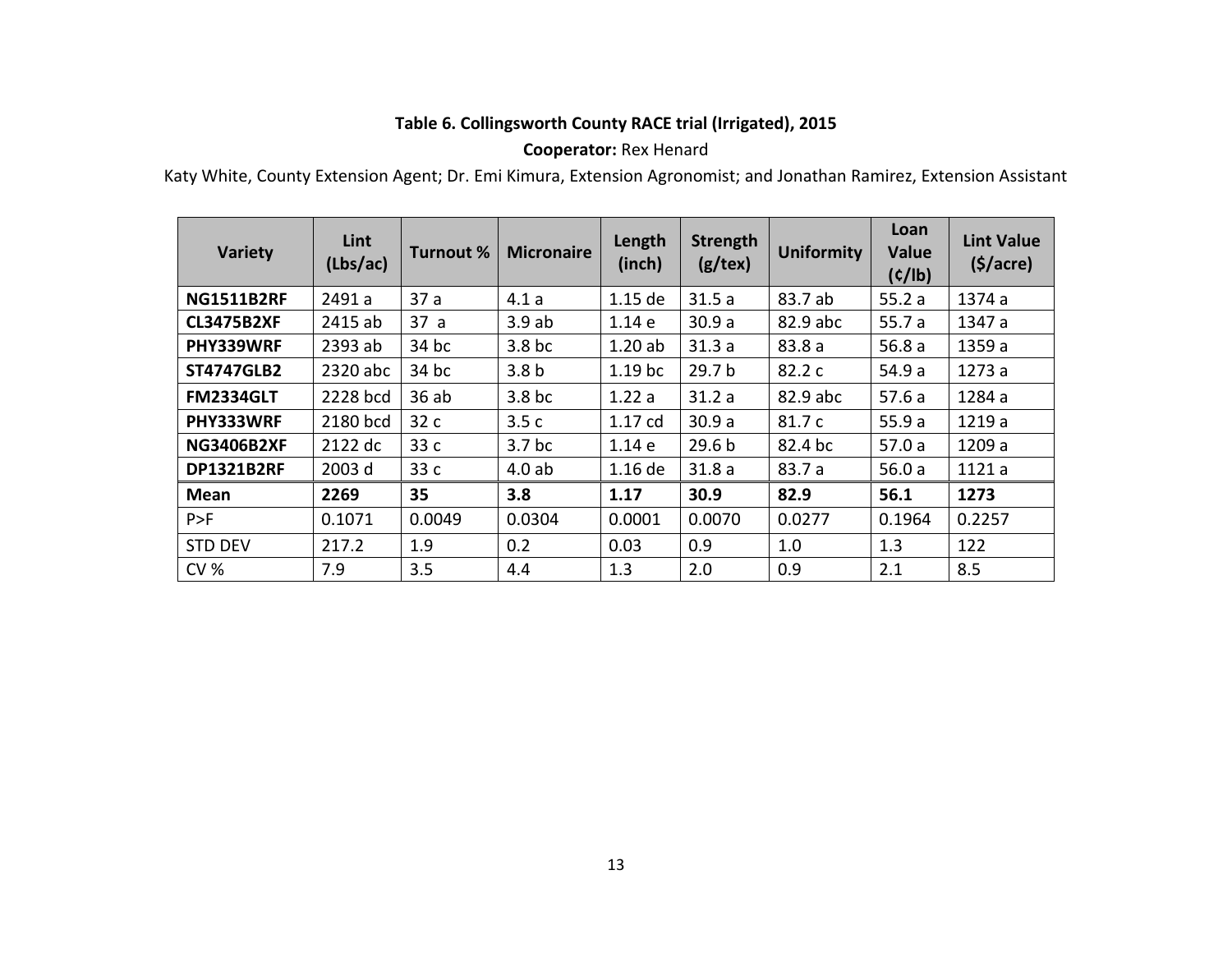#### **Table 7. Collingsworth County RACE trial (Dryland), 2015**

#### **Cooperator:** Jason Wischkaemper

Katy White, County Extension Agent; Dr. Emi Kimura, Extension Agronomist; and Jonathan Ramirez, Extension Assistant

| <b>Variety</b>    | Lint<br>(Lbs/ac) | <b>Turnout %</b> | <b>Micronaire</b> | Length<br>(inch)   | <b>Strength</b><br>(g/text) | <b>Uniformity</b> | Loan<br>Value<br>(c/lb) | <b>Lint Value</b><br>$(\frac{1}{2})$ |
|-------------------|------------------|------------------|-------------------|--------------------|-----------------------------|-------------------|-------------------------|--------------------------------------|
| PHY499WRF         | 375 a            | 39 a             | 4.4a              | 1.05 <sub>d</sub>  | 30.4a                       | 80.7a             | 51.6c                   | $193$ ab                             |
| PHY333WRF         | 371a             | 37a              | 4.2ab             | 1.10 <sub>b</sub>  | 29.1a                       | 80.7a             | 53.8a                   | 200a                                 |
| <b>ST4946GLB</b>  | 359 ab           | 36a              | 4.1 <sub>b</sub>  | 1.09 <sub>bc</sub> | 31.9a                       | 81.2a             | 54.4a                   | 195a                                 |
| <b>FM1900GLT</b>  | 353 ab           | 37a              | 4.1 <sub>b</sub>  | 1.13a              | 31.6a                       | 80.2a             | 54.4a                   | 192 ab                               |
| <b>DP1219B2RF</b> | 329 bc           | 36a              | 3.9 <sub>b</sub>  | 1.10ab             | 31.9a                       | 80.3a             | 54.0a                   | 178 b                                |
| <b>NG3406B2XF</b> | 301 c            | 37a              | 4.2ab             | 1.07 cd            | 30.6a                       | 81.4a             | 53.2 ab                 | 160 с                                |
| <b>CL3475B2XF</b> | 300 с            | 37a              | 4.2ab             | 1.09 <sub>bc</sub> | 31.6a                       | 81.4a             | 51.7 bc                 | 155 c                                |
| <b>DP1044B2RF</b> | 265 d            | 35a              | 3.9 <sub>b</sub>  | 1.08 <sub>bc</sub> | 30.2a                       | 81.0a             | 51.9 bc                 | 137 d                                |
| Mean              | 332              | 37               | 4.1               | 1.09               | 30.9                        | 80.9              | 53.1                    | 176                                  |
| P>F               | < 0.0001         | 0.3409           | 0.0332            | 0.0033             | 0.1953                      | 0.6083            | < 0.0001                | < 0.0001                             |
| <b>STD DEV</b>    | 42               | 1.9              | 0.2               | 0.02               | 1.3                         | 0.8               | 1.4                     | 24                                   |
| <b>CV %</b>       | 5.6              | 5.1              | 3.9               | 1.4                | 3.9                         | 1.0               | 1.7                     | 5.4                                  |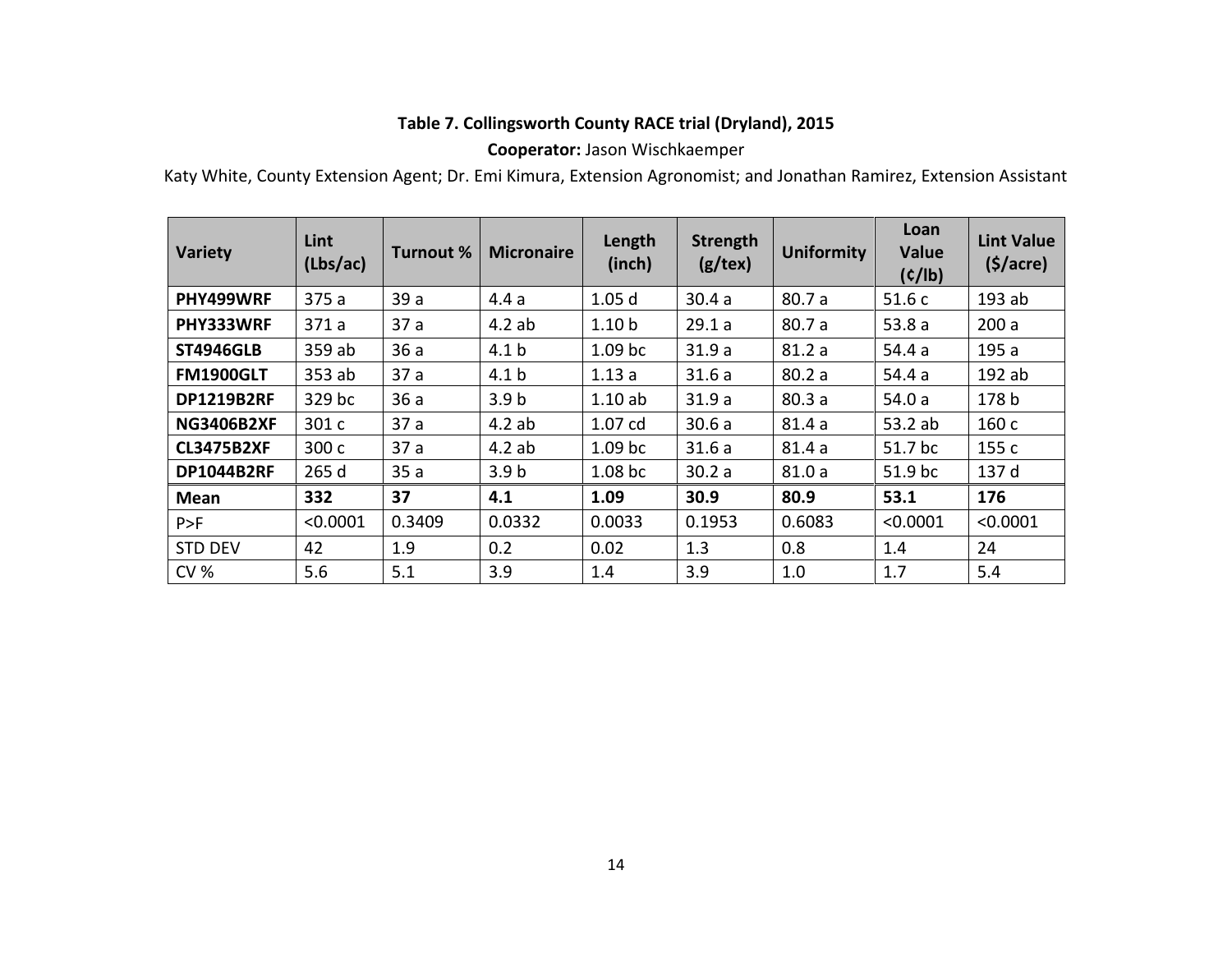#### **Table 8. Haskell County RACE trial (Irrigated), 2015**

#### **Cooperator:** Doug Easterling

Jason Westbrook, County Extension Agent; Dr. Emi Kimura, Extension Agronomist; and Jonathan Ramirez, Extension Assistant

| <b>Variety</b>    | Lint<br>$(Lbs/ac)^{1}$   | <b>Turnout %</b> | <b>Micronaire</b> | Length<br>(inch)  | Strength<br>(g/text) | <b>Uniformity</b> | <b>Loan Value</b><br>(c/lb) | Lint<br><b>Value</b><br>$(§/\text{acre})^{\text{T}}$ |
|-------------------|--------------------------|------------------|-------------------|-------------------|----------------------|-------------------|-----------------------------|------------------------------------------------------|
| <b>CL3475B2XF</b> | ۰.                       | 36c              | $4.2$ bc          | 1.11c             | 31.6a                | 82.5 <sub>b</sub> | 54.7 c                      | $\overline{\phantom{a}}$                             |
| <b>DP1321B2RF</b> |                          | 37ab             | 4.3ab             | 1.13cb            | 31.0 ab              | 83.0 ab           | 56.5 ab                     | $\overline{\phantom{a}}$                             |
| <b>FM2334GLT</b>  | $\blacksquare$           | 38a              | 4.4a              | 1.17a             | 31.5a                | 82.9 ab           | 57.2a                       | $\overline{\phantom{a}}$                             |
| <b>NG3406B2XF</b> | $\overline{\phantom{a}}$ | 37ab             | 4.0c              | 1.11c             | 29.4 cd              | 81.7 c            | 56.5 ab                     | $\overline{\phantom{a}}$                             |
| PHY333WRF         |                          | 35 c             | $4.2$ bc          | 1.15 <sub>b</sub> | 30.0 bc              | 83.4a             | 55.6 bc                     | $\sim$                                               |
| PHY339WRF         | $\overline{\phantom{a}}$ | $36$ bc          | 4.2 <sub>bc</sub> | 1.14 <sub>b</sub> | 31.2ab               | 82.9 ab           | 57.3a                       | $\sim$                                               |
| <b>ST4747GLB2</b> | ۰.                       | 35 c             | 4.2ab             | 1.14 <sub>b</sub> | 28.6d                | 81.0 d            | 55.4 bc                     |                                                      |
| Mean              |                          | 36               | 4.2               | 1.13              | 30.5                 | 82.5              | 56.2                        |                                                      |
| P>F               |                          | 0.0084           | 0.0258            | 0.0041            | 0.0043               | < 0.0001          | 0.0055                      | $\overline{\phantom{a}}$                             |
| <b>STD DEV</b>    | $\sim$                   | 3.6              | 0.17              | 0.02              | 1.32                 | 0.87              | 0.16                        | $\sim$                                               |
| <b>CV %</b>       |                          | 2.3              | 2.8               | 1.2               | 2.6                  | 0.4               | 1.3                         | $\overline{\phantom{0}}$                             |

 $1$ Lint yields and lint values are not reported due to the lack of replication.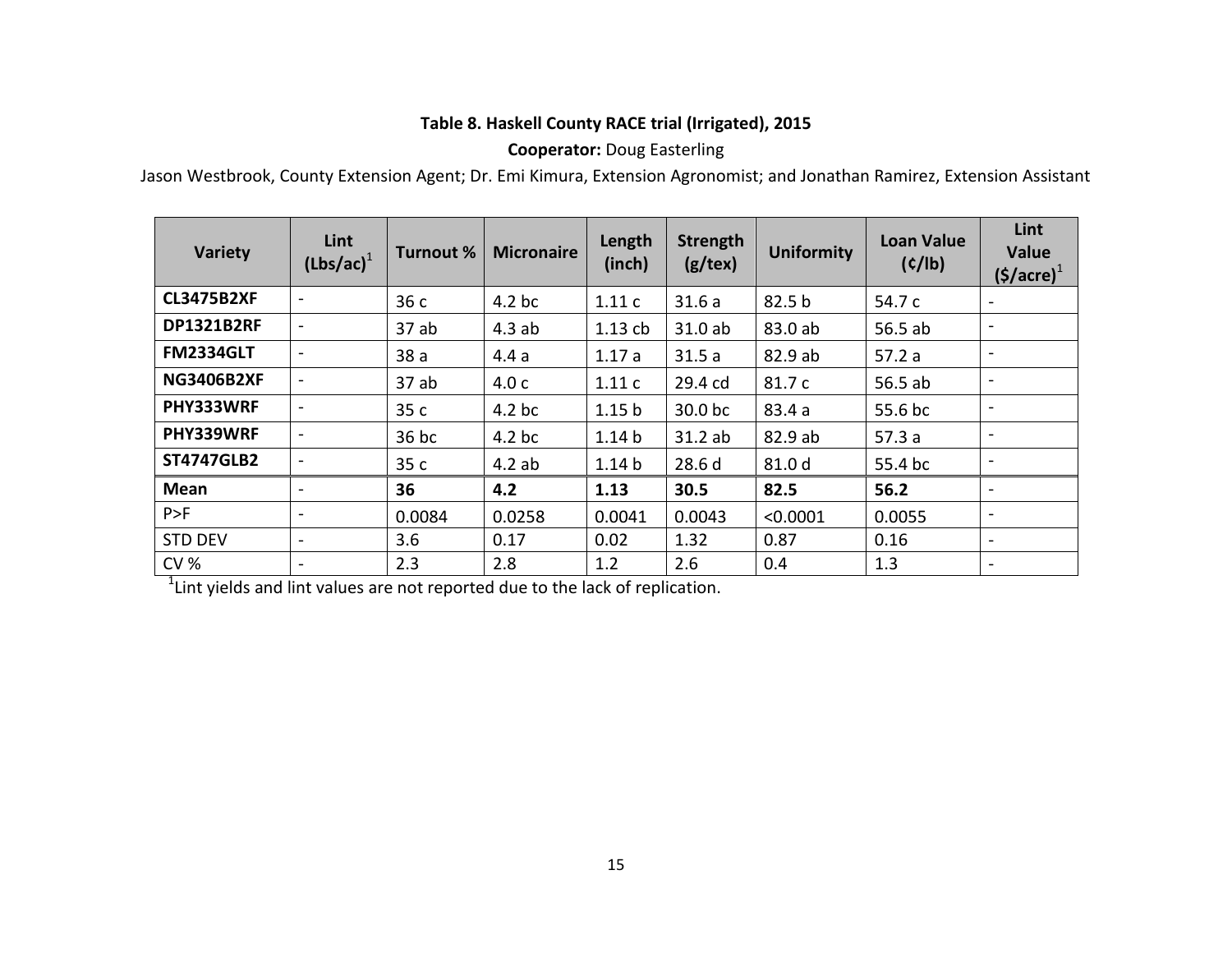#### **Table 9. Haskell County RACE trial (Dryland), 2015**

#### **Cooperator:** Gilbert Casillias

Jason Westbrook, County Extension Agent; Dr. Emi Kimura, Extension Agronomist; and Jonathan Ramirez, Extension Assistant

| <b>Variety</b>    | Lint<br>(Lbs/ac) | Turnout % | <b>Micronaire</b> | Length<br>(inch) | <b>Strength</b><br>(g/text) | <b>Uniformity</b> | Loan<br>Value<br>(c/lb) | Lint<br><b>Value</b><br>$(\frac{1}{2})$ |
|-------------------|------------------|-----------|-------------------|------------------|-----------------------------|-------------------|-------------------------|-----------------------------------------|
| <b>CL3475B2XF</b> | 762 a            | 41a       | 4.5a              | 1.06a            | 31.5a                       | 81.3 abc          | 51.1a                   | 391 a                                   |
| PHY333WRF         | 706 ab           | 36a       | 4.6a              | 1.07a            | 28.0 e                      | 81.6 ab           | 51.5a                   | 364 ab                                  |
| PHY499WRF         | 699 ab           | 37a       | 4.7a              | 1.06a            | 31.9a                       | 81.4 ab           | 52.1a                   | 364 ab                                  |
| <b>NG3406B2XF</b> | 683 abc          | 36a       | 4.5a              | 1.04a            | 28.5 de                     | 81.7 ab           | 50.6a                   | 345 abc                                 |
| <b>ST4946GLB</b>  | 677 abc          | 34a       | 4.7a              | 1.06a            | 31.3ab                      | 82.1a             | 51.9a                   | 351 ab                                  |
| <b>DP1044B2RF</b> | 657 bc           | 36a       | 4.7a              | 1.04a            | 30.2 bc                     | 80.7 bcd          | 51.3a                   | 337 abc                                 |
| <b>FM1900GLT</b>  | 645 bc           | 35a       | 4.7a              | 1.08a            | 29.3 cd                     | 79.7 d            | 51.5a                   | 332 bc                                  |
| <b>DP1549B2XF</b> | 586 c            | 37a       | 4.6a              | 1.03a            | 29.3 cd                     | 80.1 cd           | 49.6a                   | 292 с                                   |
| Mean              | 677              | 36        | 4.6               | 1.06             | 30                          | 81.1              | 51.6                    | 347                                     |
| P>F               | 0.1068           | 0.6388    | 0.3249            | 0.0723           | < 0.0001                    | 0.0293            | 0.3009                  | 0.1082                                  |
| <b>STD DEV</b>    | 83               | 4         | 0.1               | 0.02             | 1.5                         | 1.0               | 1.2                     | 46                                      |
| <b>CV %</b>       | 10.2             | 10.4      | 3.0               | 1.5              | 2.3                         | 0.9               | 2.2                     | 11.2                                    |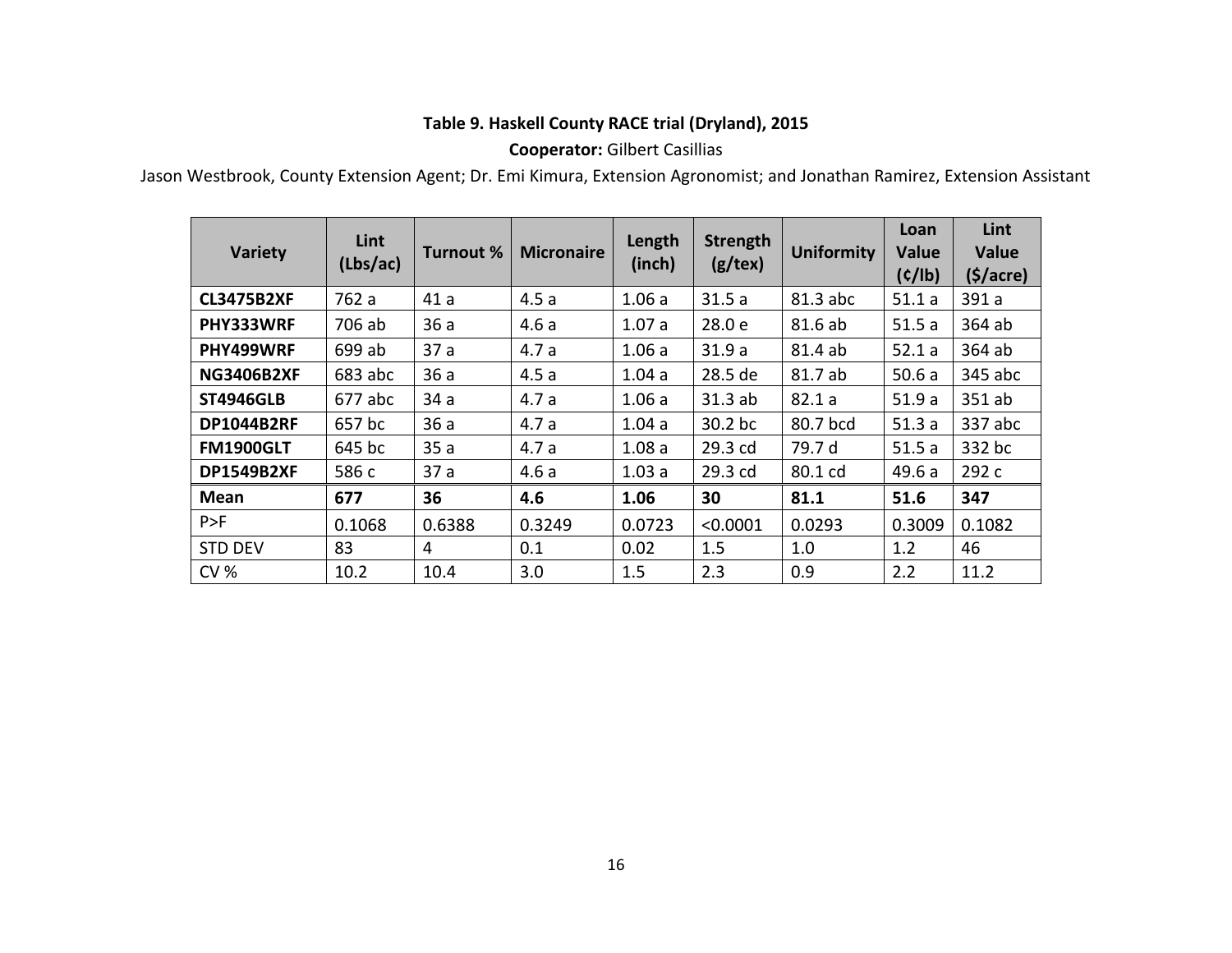#### **Table 10. Knox County RACE trial (Irrigated), 2015**

#### **Cooperator:** Jeremy Sanders

Jerry Coplen, County Extension Agent; Dr. Emi Kimura, Extension Agronomist; and Jonathan Ramirez, Extension Assistant

| <b>Variety</b>    | Lint<br>(Lbs/ac) | <b>Turnout %</b> | <b>Micronaire</b> | Length<br>(inch) | <b>Strength</b><br>(g/text) | <b>Uniformity</b> | Loan<br>Value<br>(c/lb) | Lint<br>Value<br>$(\frac{1}{2})accre)$ |
|-------------------|------------------|------------------|-------------------|------------------|-----------------------------|-------------------|-------------------------|----------------------------------------|
| <b>DP1321B2RF</b> | 1150 a           | 37 <sub>b</sub>  | 4.1a              | 1.13a            | 32.3a                       | 82.8a             | 55.0a                   | 632 a                                  |
| PHY333WRF         | 1123 a           | 37 <sub>b</sub>  | 3.7 <sub>b</sub>  | 1.17a            | 30.7a                       | 82.3a             | 54.9 a                  | 617 a                                  |
| <b>ST4747GLB2</b> | 1074 ab          | 35 c             | 3.7 <sub>b</sub>  | 1.16a            | 29.0a                       | 80.6a             | 54.4 a                  | 584 ab                                 |
| <b>CL3475B2XF</b> | 1044 ab          | 35 c             | 3.8 <sub>b</sub>  | 1.14a            | 31.6a                       | 82.3a             | 54.4 a                  | 568 ab                                 |
| <b>FM2334GLT</b>  | 1043 ab          | 41a              | 4.1a              | 1.16a            | 31.2a                       | 82.1a             | 54.9 a                  | 573 ab                                 |
| PHY339WRF         | 942 bc           | 36 bc            | 3.6 <sub>b</sub>  | 1.14a            | 32.1a                       | 81.8a             | 53.9a                   | 508 b                                  |
| <b>NG3406B2XF</b> | 886 c            | 36 bc            | 3.7 <sub>b</sub>  | 1.13a            | 30.9a                       | 82.0a             | 54.2 a                  | 482 c                                  |
| <b>Mean</b>       | 1037             | 37               | 3.8               | 1.15             | 31.1                        | 82.0              | 54.5                    | 566                                    |
| P>F               | 0.0286           | 0.0003           | 0.0004            | 0.2195           | 0.0603                      | 0.2436            | 0.6732                  | 0.0208                                 |
| <b>STD DEV</b>    | 123              | 1.9              | 0.3               | 0.02             | 1.4                         | 1.0               | 0.8                     | 70                                     |
| <b>CV %</b>       | 8.5              | 2.4              | 3.3               | 1.8              | 3.5                         | 1.1               | 1.5                     | 8.6                                    |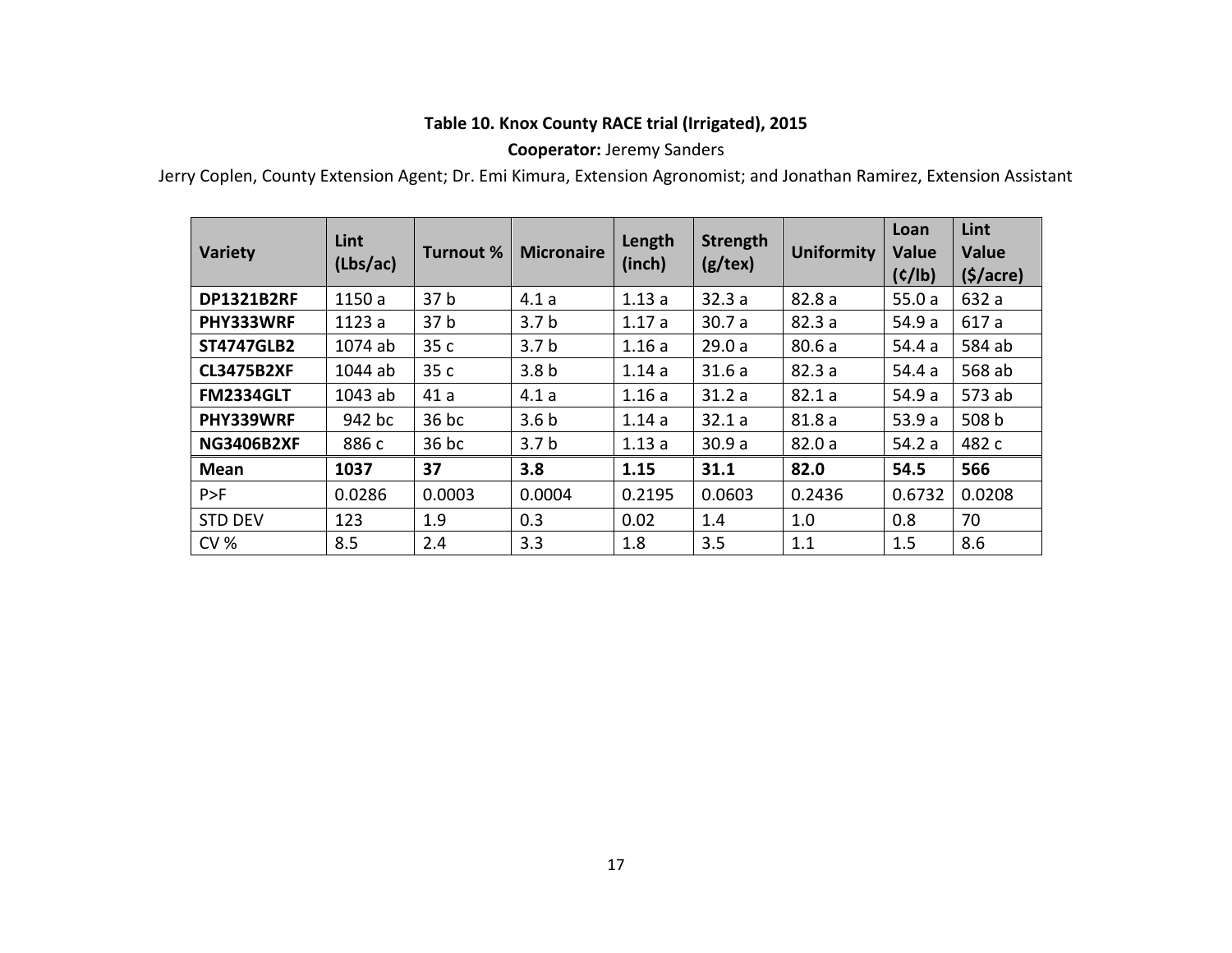#### **Table 11. Motley County RACE trial (Dryland), 2015**

#### **Cooperator:** Hal Martin

Ryan Martin, County Extension Agent; Dr. Emi Kimura, Extension Agronomist; and Jonathan Ramirez, Extension Assistant

| <b>Variety</b>    | Lint<br>(Lbs/ac) | <b>Turnout %</b> | <b>Micronaire</b> | Length<br>(inch) | <b>Strength</b><br>(g/text) | <b>Uniformity</b> | <b>Loan Value</b><br>(c/lb) | Lint<br><b>Value</b><br>$(\frac{1}{2})accre)$ |
|-------------------|------------------|------------------|-------------------|------------------|-----------------------------|-------------------|-----------------------------|-----------------------------------------------|
| DYN2570B2RF       | 801 a            | 26a              | 3.4 bcd           | 1.09a            | 30.4 abc                    | 81.4 ab           | 54.0 ab                     | 432 a                                         |
| <b>ST4946GLB</b>  | 793 a            | 27a              | 3.7ab             | 1.11a            | 33.2a                       | 82.2a             | 56.6a                       | 449 a                                         |
| <b>CL3475B2XF</b> | 721 ab           | 26a              | 3.7ab             | 1.10a            | 32.1ab                      | 81.9 ab           | 53.4 ab                     | 386 ab                                        |
| PHY333WRF         | 715 ab           | 29a              | 3.2a              | 1.10a            | 27.5d                       | 79.5 cd           | 48.7 c                      | 349 bc                                        |
| <b>DP1044B2RF</b> | 596 bc           | 25a              | 3.9a              | 1.09a            | 29.8 bcd                    | 80.6 bc           | 51.4 bc                     | 307 dc                                        |
| PHY499WRF         | 567 c            | 27a              | $3.7$ abc         | 1.07a            | 30.8 ab                     | 80.5 bc           | 51.5 bc                     | 292 cd                                        |
| <b>FM1900GLT</b>  | 531 c            | 27a              | 3.1 <sub>d</sub>  | 1.12a            | 27.6 cd                     | 78.5 d            | 49.5 bc                     | 262 d                                         |
| <b>NG3406B2XF</b> | 516 c            | 26a              | 3.3 cd            | 1.08a            | 29.4 bcd                    | 81.2 ab           | 50.6 bc                     | 263 d                                         |
| Mean              | 655              | 26               | 3.5               | 1.09             | 30.1                        | 80.7              | 51.9                        | 342                                           |
| P>F               | 0.0034           | 0.6416           | 0.0641            | 0.5016           | 0.0257                      | 0.0132            | 0.0213                      | 0.0012                                        |
| STD DEV           | 135              | 1.8              | 0.4               | 0.02             | 2.1                         | 1.3               | 2.9                         | 84                                            |
| <b>CV %</b>       | 8.3              | 7.1              | 6.7               | 2.1              | 4.1                         | 0.8               | 3.1                         | 8.5                                           |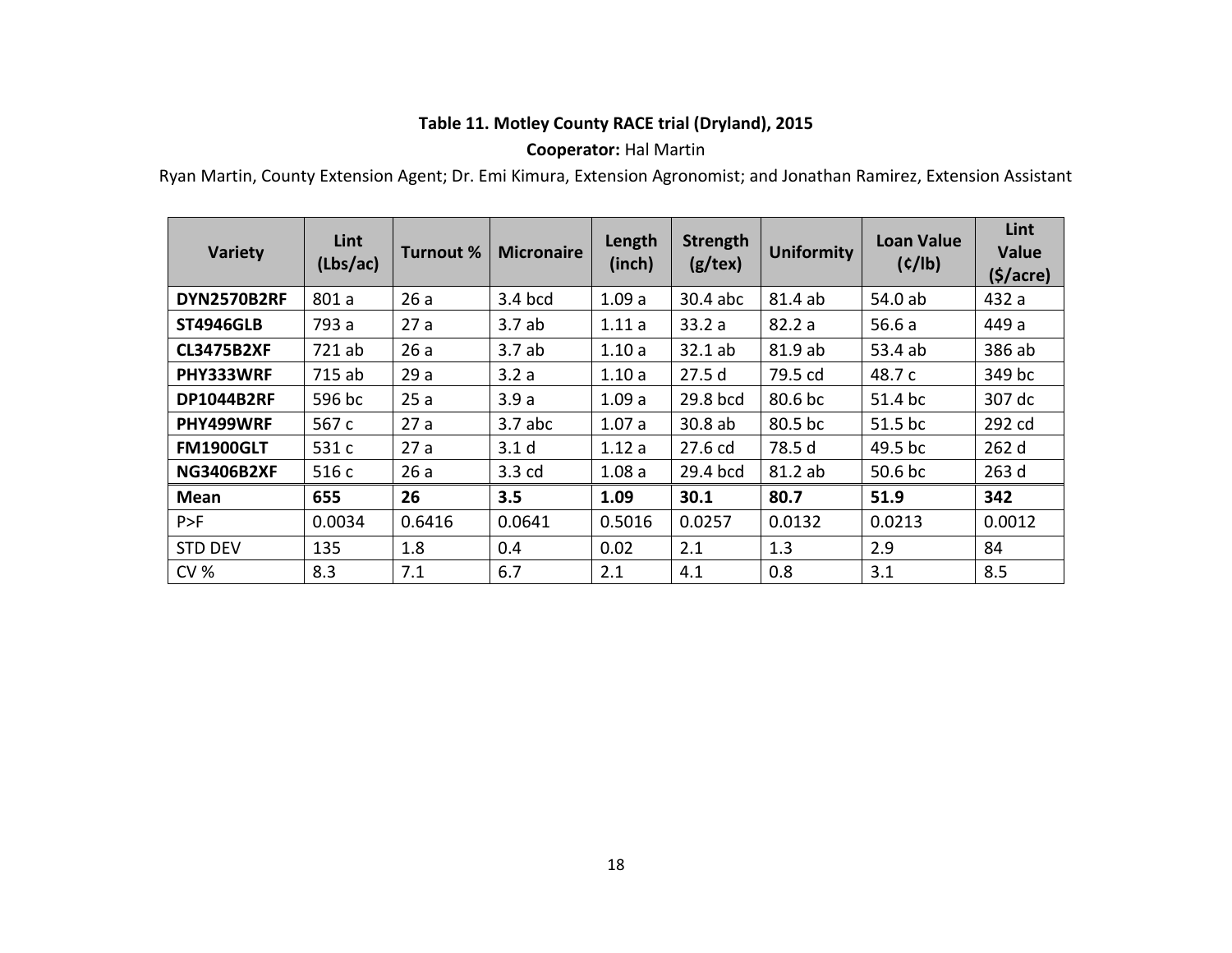#### **Table 12. Wheeler County RACE trial (Irrigated), 2015**

#### **Cooperator:** Hardcastle Farms

Dale Dunlap, County Extension Agent; Dr. Emi Kimura, Extension Agronomist; and Jonathan Ramirez, Extension Assistant

| <b>Variety</b>          | Lint<br>(Lbs/ac) | <b>Turnout %</b> | <b>Micronaire</b> | Length<br>(inch)  | <b>Strength</b><br>(g/text) | <b>Uniformity</b> | <b>Loan Value</b><br>(c/lb) | Lint<br><b>Value</b><br>$(\frac{1}{2})accre$ |
|-------------------------|------------------|------------------|-------------------|-------------------|-----------------------------|-------------------|-----------------------------|----------------------------------------------|
| <b>FM2334GLT</b>        | 1725 a           | 38a              | 3.9 <sub>b</sub>  | 1.22a             | 32.3a                       | 82.9a             | 55.3 bc                     | 954 a                                        |
| <b>NG3406B2XF</b>       | 1517a            | 32a              | 4.2ab             | 1.16 <sub>b</sub> | 28.5 c                      | 81.7 bc           | 55.4 bc                     | 840 a                                        |
| <b>ST4747GLB2</b>       | 1489 a           | 33a              | 4.1ab             | 1.14 <sub>b</sub> | 29.7 bc                     | 81.4 c            | 54.7 c                      | 815 a                                        |
| <b>DP1321B2RF</b>       | 1474 a           | 33a              | 4.1ab             | 1.16 <sub>b</sub> | 31.0 ab                     | 81.7 bc           | 57.2a                       | 844 a                                        |
| PHY333WRF               | 1465 a           | 30a              | 3.9 <sub>b</sub>  | 1.18 <sub>b</sub> | 31.4a                       | 81.9 bc           | 56.7 ab                     | 829 a                                        |
| NG1511B2RF <sup>1</sup> | 1420 a           | 31a              | 4.3a              | 1.15 <sub>b</sub> | 32.0a                       | 83.1a             | 57.3a                       | 813 a                                        |
| PHY339WRF               | 1407 a           | 32a              | 3.9 <sub>b</sub>  | 1.16 <sub>b</sub> | 31.1 ab                     | 82.4 ab           | 56.6 ab                     | 796 a                                        |
| <b>CL3475B2XF</b>       | 1258 a           | 28a              | 4.3a              | 1.16 <sub>b</sub> | 31.4a                       | 82.3 ab           | 55.7 bc                     | 697 a                                        |
| Mean                    | 1469             | 32               | 4.1               | 1.17              | 30.9                        | 82.2              | 56.1                        | 824                                          |
| P>F                     | 0.5931           | 0.5529           | 0.0489            | 0.0205            | 0.0015                      | 0.0504            | 0.0197                      | 0.5411                                       |
| <b>STD DEV</b>          | 222              | 4.6              | 0.2               | 0.03              | 1.5                         | 0.8               | 1.2                         | 119                                          |
| <b>CV %</b>             | 15.6             | 14.4             | 4.1               | 1.8               | 2.8                         | 0.7               | 1.5                         | 14.8                                         |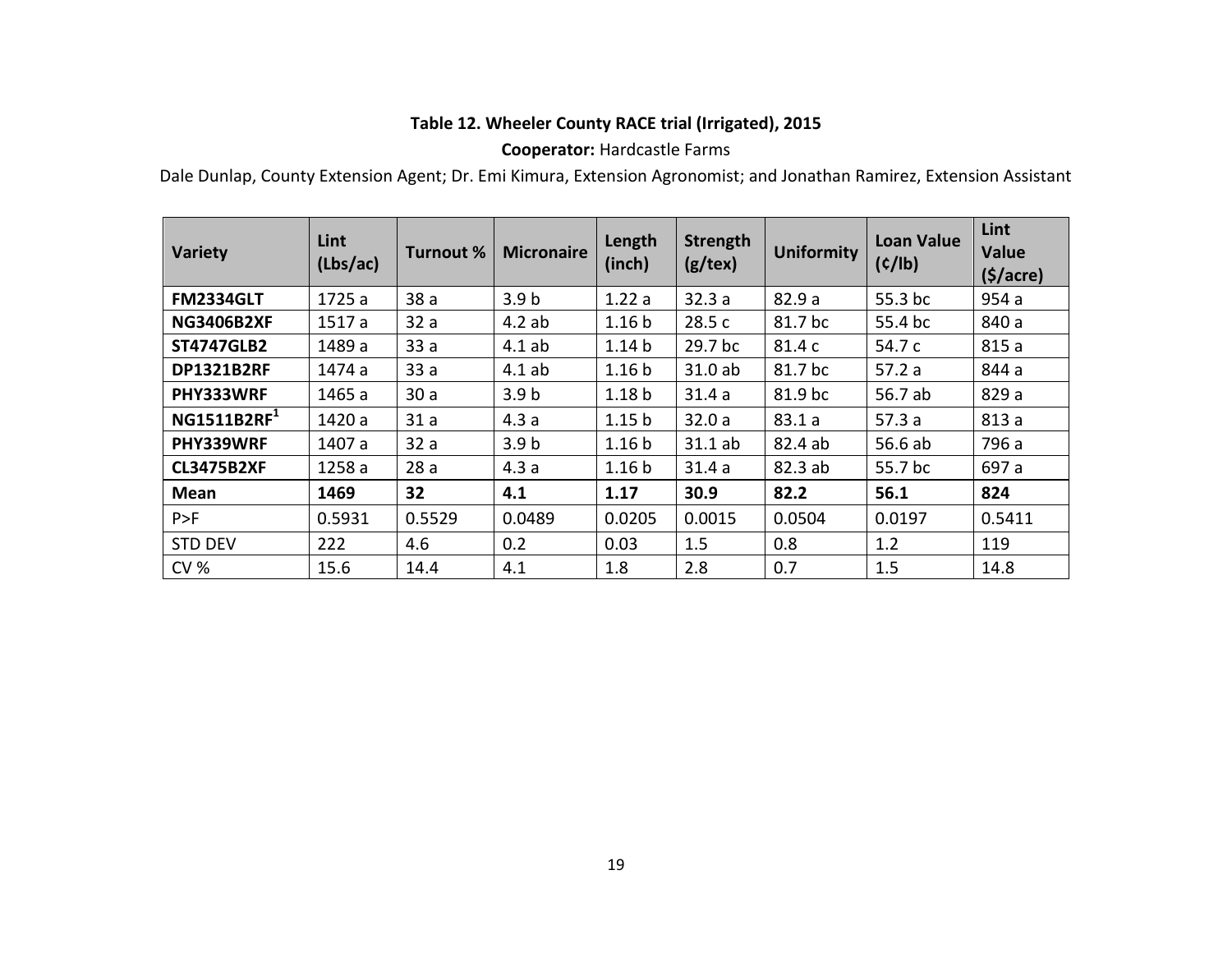#### **Table 13. Wilbarger County RACE trial (Irrigated), 2015**

#### **Cooperator:** Layne Chapman

Langdon Reagan, County Extension Agent; Dr. Emi Kimura, Extension Agronomist; and Jonathan Ramirez, Extension Assistant

| Variety           | Lint<br>$(Lbs/ac)^{1}$   | <b>Turnout %</b> | <b>Micronaire</b> | Length<br>(inch) | Strength<br>(g/text) | <b>Uniformity</b> | Loan<br>Value<br>(c/lb) | Lint<br>Value<br>$(\frac{1}{2})arcce)1$ |
|-------------------|--------------------------|------------------|-------------------|------------------|----------------------|-------------------|-------------------------|-----------------------------------------|
| <b>CL3475B2XF</b> | $\blacksquare$           | 36ab             | 4.2a              | $1.13$ dc        | 33.0a                | 83.4 a            | 54.9 b                  | $\blacksquare$                          |
| <b>DP1219</b>     | $\sim$                   | 30 c             | 4.1a              | 1.10 bcd         | 31.4 ab              | 82.4a             | 55.0 <sub>b</sub>       | $\blacksquare$                          |
| <b>DP1321B2RF</b> | $\blacksquare$           | 36 ab            | 4.3a              | 1.11d            | 32.2 ab              | 82.4a             | 54.6 b                  | $\blacksquare$                          |
| <b>FM2334GLT</b>  | $\blacksquare$           | 39a              | 4.3a              | 1.19a            | 32.7 ab              | 83.2 a            | 57.6a                   | $\blacksquare$                          |
| <b>NG3406B2XF</b> | $\blacksquare$           | 36 ab            | 4.1a              | 1.13 cd          | 31.1 bc              | 82.8 a            | 54.8 b                  | $\blacksquare$                          |
| PHY333WRF         | $\blacksquare$           | 37ab             | 3.8 <sub>b</sub>  | $1.15$ abc       | 31.1 bc              | 83.2 a            | 50.8c                   | $\blacksquare$                          |
| PHY339WRF         | $\blacksquare$           | 36 <sub>b</sub>  | 3.8 <sub>b</sub>  | $1.16$ abc       | 31.7 ab              | 82.2a             | 55.0 <sub>b</sub>       | $\blacksquare$                          |
| <b>ST4747GLB2</b> | $\blacksquare$           | 35 <sub>b</sub>  | 3.7 <sub>b</sub>  | 1.17ab           | 29.3 c               | 81.3a             | 54.7 b                  | $\blacksquare$                          |
| <b>Mean</b>       | $\blacksquare$           | 35               | 4.0               | 1.14             | 31.5                 | 82.6              | 54.7                    | $\blacksquare$                          |
| P>F               | $\sim$                   | 0.0036           | 0.0079            | 0.0232           | 0.0449               | 0.2783            | 0.0032                  | $\blacksquare$                          |
| <b>STD DEV</b>    | $\sim$                   | $\overline{2}$   | 0.3               | 0.03             | 1.3                  | 0.9               | 1.9                     | $\overline{\phantom{a}}$                |
| <b>CV %</b>       | $\overline{\phantom{a}}$ | 3.0              | 3.1               | 1.4              | 2.5                  | 0.9               | 1.4                     | $\overline{\phantom{a}}$                |

 $1$ Lint yields and lint values are not reported due to the lack of replication.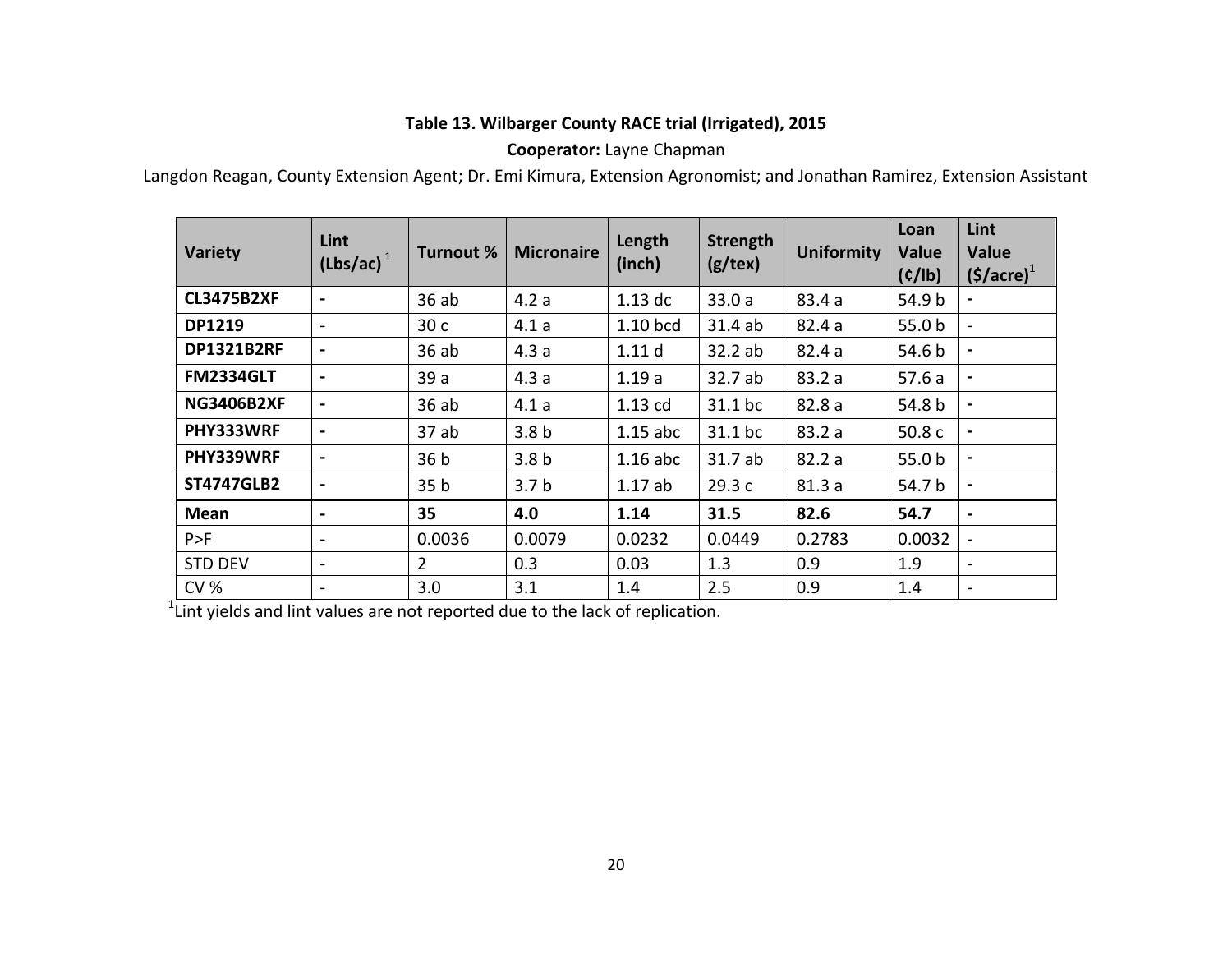#### **Table 14. Wilbarger County RACE trial (Dryland), 2015**

#### **Cooperator:** Donald Shoppa

Langdon Reagan, County Extension Agent; Dr. Emi Kimura, Extension Agronomist; and Jonathan Ramirez, Extension Assistant

| <b>Variety</b>    | Lint<br>(Lbs/ac) | <b>Turnout %</b> | <b>Micronaire</b> | Length<br>(inch) | Strength<br>$(g$ /tex) | <b>Uniformity</b> | Loan<br>Value<br>(c/lb) | Lint<br>Value<br>$(\frac{1}{2})accre)$ |
|-------------------|------------------|------------------|-------------------|------------------|------------------------|-------------------|-------------------------|----------------------------------------|
| PHY333WRF         | 448 a            | 29 abc           | $4.3$ abc         | 1.06a            | 29.5a                  | 79.9 b            | 47.8a                   | 214a                                   |
| <b>NG3406B2XF</b> | 436 a            | 30ab             | 4.0c              | 1.04a            | 30.2a                  | 80.1 b            | 50.0a                   | 218a                                   |
| PHY499WRF         | 434 a            | 31a              | 4.8a              | 1.03a            | 31.2a                  | 81.4a             | 49.0a                   | 213a                                   |
| <b>CL3475B2XF</b> | 431 a            | 29 abc           | $4.3$ bc          | 1.04a            | 31.1a                  | 80.1 b            | 49.2 a                  | 212a                                   |
| <b>ST4946GLB</b>  | 421a             | 31a              | 4.7ab             | 1.01a            | 30.2a                  | 80.1 b            | 48.5a                   | $204$ ab                               |
| <b>FM1900GLT</b>  | 367 b            | $27$ bc          | $4.4$ abc         | 1.05a            | 30.2a                  | 79.3 b            | 50.6a                   | 186 bc                                 |
| <b>DP1044B2RF</b> | 347 b            | 26c              | 4.6ab             | 1.06a            | 30.9a                  | 80.3 <sub>b</sub> | 50.7a                   | 177c                                   |
| <b>Mean</b>       | 412              | 29               | 4.4               | 1.04             | 30.5                   | 80.2              | 49.4                    | 203                                    |
| P>F               | 0.0001           | 0.0275           | 0.0331            | 0.1384           | 0.2770                 | 0.0403            | 0.1802                  | 0.0004                                 |
| <b>STD DEV</b>    | 2.5              | 57.2             | 0.3               | 0.02             | 1.1                    | 0.8               | 1.8                     | 29                                     |
| <b>CV %</b>       | 6.0              | 6.0              | 5.6               | 1.8              | 3.3                    | 0.8               | 3.1                     | 6.7                                    |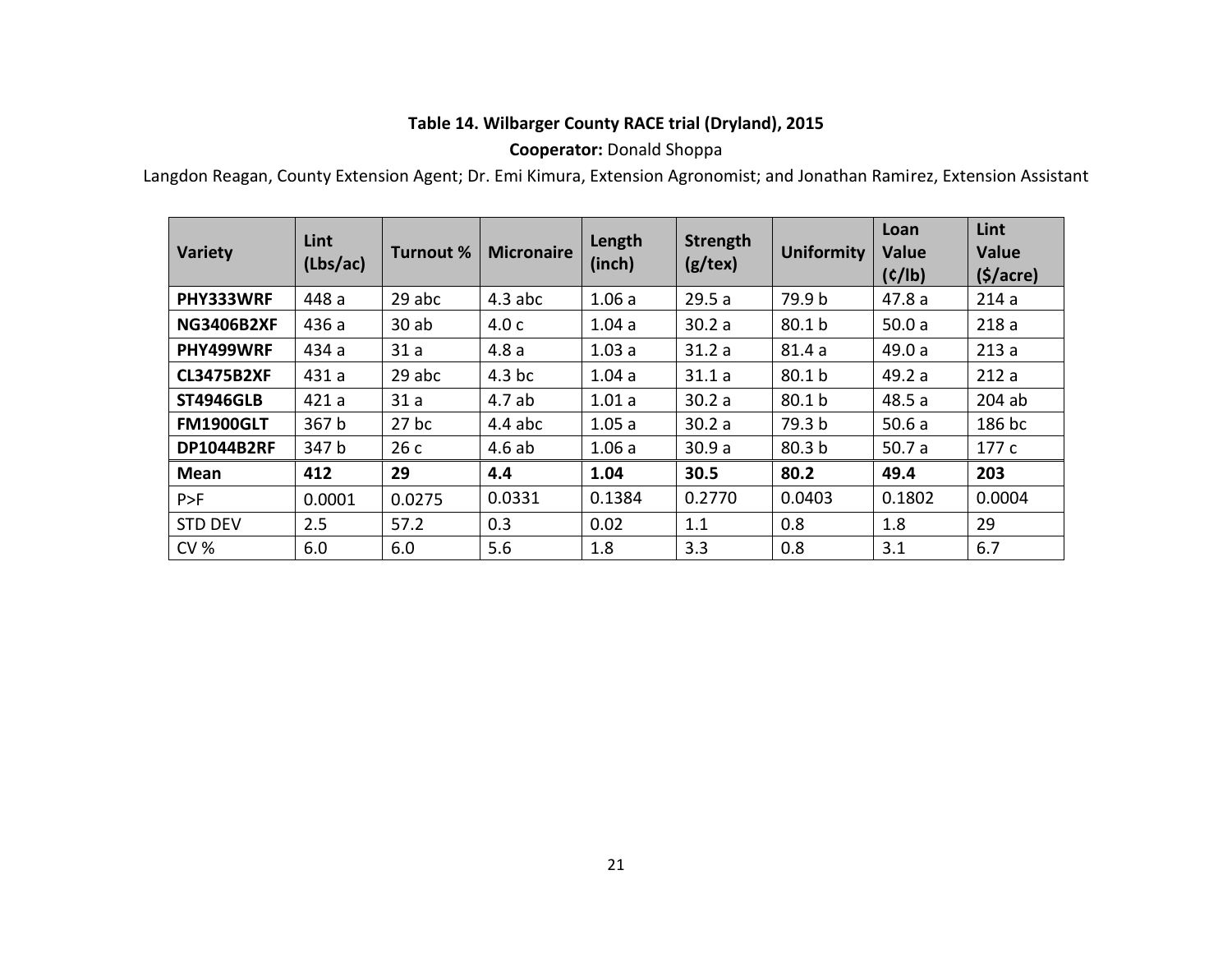### **Table 15. Evaluation of TopGuard**® **for Cotton Root Rot Control, 2015 Knox County, Munday, TX Cooperator: Ramirez Farms**

Dr. Emi Kimura, Agronomist Dr. Jason Woodward, Plant Pathologist Jonathan Ramirez, Extension Assistant

| <b>Method</b>  | Rate<br>(f <sub>l</sub> oz/a) | Lint<br>(Lbs/ac) | <b>Turnout %</b> | <b>Micronaire</b> | Length<br>(inch) | <b>Strength</b><br>(g/text) | <b>Uniformity</b> | Loan<br><b>Value</b><br>(c/lb) | Lint<br><b>Value</b><br>$(\frac{1}{2})accre)$ |
|----------------|-------------------------------|------------------|------------------|-------------------|------------------|-----------------------------|-------------------|--------------------------------|-----------------------------------------------|
| Control        | $\mathbf 0$                   | 715 a            | 26a              | 3.6a              | 1.09a            | 31.7a                       | 80.4a             | 52a                            | 372 a                                         |
| <b>T-band</b>  | 4                             | 738 a            | 27a              | 3.3a              | 1.07a            | 30.7a                       | 80.3a             | 50a                            | 371a                                          |
| <b>T-band</b>  | 6                             | 625 a            | 24a              | 3.3a              | 1.08a            | 30.0a                       | 79.9 a            | 50a                            | 314a                                          |
| <b>T-band</b>  | 8                             | 677 a            | 27a              | 3.4a              | 1.07a            | 31.1a                       | 79.2 a            | 50a                            | 340 a                                         |
| Post-dir       | 4                             | 671 a            | 25a              | 3.3a              | 1.07a            | 31.0a                       | 79.9 a            | 50a                            | 337 a                                         |
| Post-dir       | 8                             | 538 a            | 20a              | 3.3a              | 1.10a            | 31.2a                       | 80.2a             | 51a                            | 276a                                          |
| Y-split        | 4                             | 691 a            | 29a              | 3.5a              | 1.08a            | 31.1a                       | 79.8 a            | 51a                            | 353a                                          |
| <b>Mean</b>    |                               | 665              | 25               | 3.4               | 1.08             | 31.0                        | 80.0              | 50.6                           | 338                                           |
| P>F            |                               | 0.3461           | 0.1123           | 0.1082            | 0.2401           | 0.8729                      | 0.2323            | 0.0574                         | 0.3177                                        |
| <b>STD DEV</b> |                               | 105              | 4.1              | 0.2               | 0.01             | 0.7                         | 0.6               | 1.5                            | 55                                            |
| <b>CV %</b>    |                               | 15.3             | 14.1             | 4.9               | 1.3              | 2.5                         | 0.7               | 2.4                            | 15.5                                          |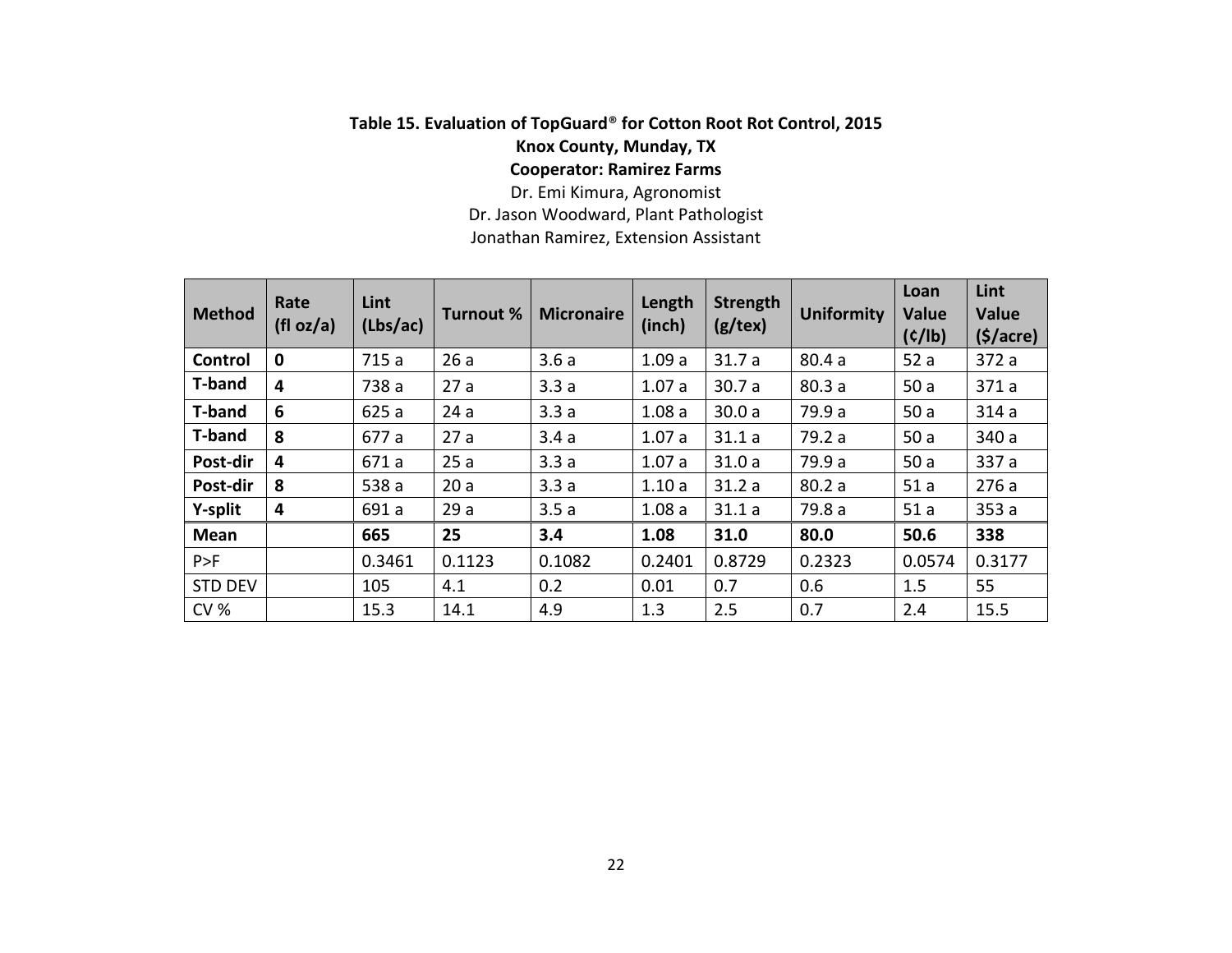## **Table 15. Evaluation of TopGuard**® **for Cotton Root Rot Control, 2015 Knox County, Munday, TX Cooperator: Ramirez Farms**

Dr. Emi Kimura, Agronomist Dr. Jason Woodward, Plant Pathologist Jonathan Ramirez, Extension Assistant

| Rate<br>(fI oz/a) | <b>Depth</b><br>(in) | Lint<br>(Lbs/ac) | <b>Turnout %</b> | <b>Micronaire</b> | Length<br>(inch) | Strength<br>$(g$ /tex) | <b>Uniformity</b> | Loan<br>Value<br>(c/lb) | Lint<br>Value<br>$(\frac{1}{2})$ |
|-------------------|----------------------|------------------|------------------|-------------------|------------------|------------------------|-------------------|-------------------------|----------------------------------|
| Control           | $\mathbf 0$          | 691 a            | 26a              | 3.3a              | 1.08a            | 30.9a                  | 79.9 a            | 50a                     | 345 a                            |
| 6                 | 6                    | 714 a            | 28a              | 3.1a              | 1.09a            | 29.9a                  | 79.8 a            | 49 a                    | 348 a                            |
| 6                 | 8                    | 662 a            | 25a              | 3.2a              | 1.08a            | 31.2a                  | 80.2a             | 48 a                    | 320 a                            |
| 6                 | 10                   | 673 a            | 25a              | 3.1a              | 1.09a            | 31.5a                  | 80.1a             | 49 a                    | 330 a                            |
| 8                 | 6                    | 700 a            | 26a              | 3.1a              | 1.08a            | 30.9a                  | 79.5 a            | 48 a                    | 334 a                            |
| 8                 | 8                    | 623 a            | 25a              | 3.2a              | 1.09a            | 31.6a                  | 80.5a             | 50a                     | 311a                             |
| 8                 | 10                   | 651 a            | 26a              | 3.1a              | 1.09a            | 30.6a                  | 79.7 a            | 49 a                    | 320 a                            |
| <b>Mean</b>       |                      | 673              | 26               | 3.2               | 1.09             | 30.9                   | 80.0              | 49                      | 330                              |
| P>F               |                      | 0.9319           | 0.9877           | 0.048             | 0.7964           | 0.5731                 | 0.1081            | 0.0938                  | 0.8843                           |
| <b>STD DEV</b>    |                      | 128              | 5                | 0.1               | 0.02             | 1.1                    | 1.0               | $\overline{2}$          | 66                               |
| <b>CV %</b>       |                      | 21               | 20               | 3.6               | 2.0              | 3.8                    | 1.1               | 2.8                     | 22                               |